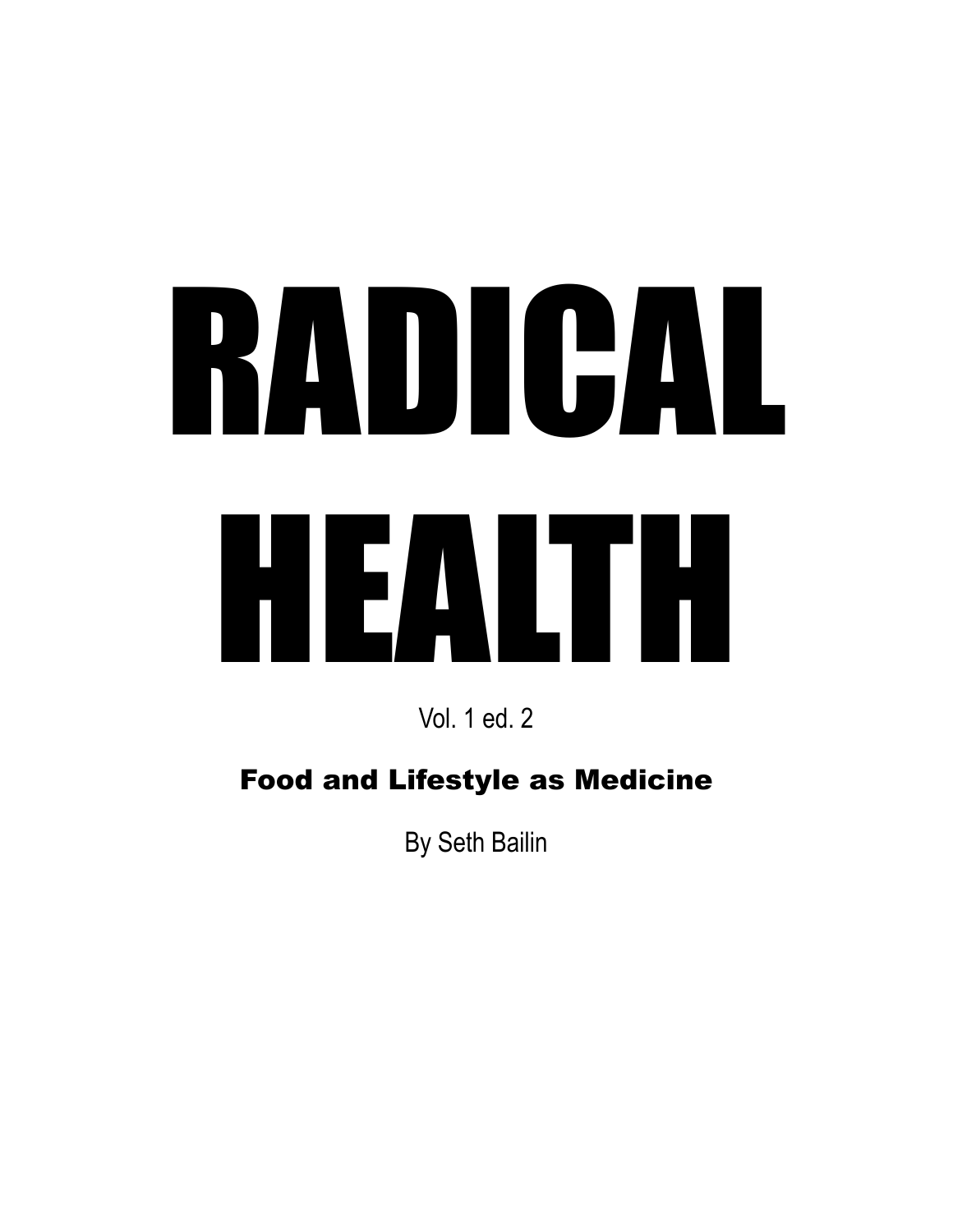# Radical

adj. Arising from or going to a root or source; basic.

adj. Departing markedly from the usual or customary; extreme or drastic.

adj. Relating to or advocating fundamental or revolutionary changes in current practices, conditions, or institutions.

# Health

n. The overall condition of an organism at a given time.

n. Soundness, especially of body or mind; freedom from disease or abnormality.

n. A condition of optimal well-being.

\*NOTICE FOR ALL RECOMMENDATIONS OUTLINED IN THIS DOCUMENT. THIS IS NOT MEDICAL ADVICE. THE AUTHOR IS NOT A LICENSED HEALTH PRACTITIONER AND DOES NOT GIVE MEDICAL ADVICE. CONSULT YOUR PHYSICIAN BEFORE IMPLEMENTING ANY CHANGES TO YOUR HEALTH PROTOCOL.\*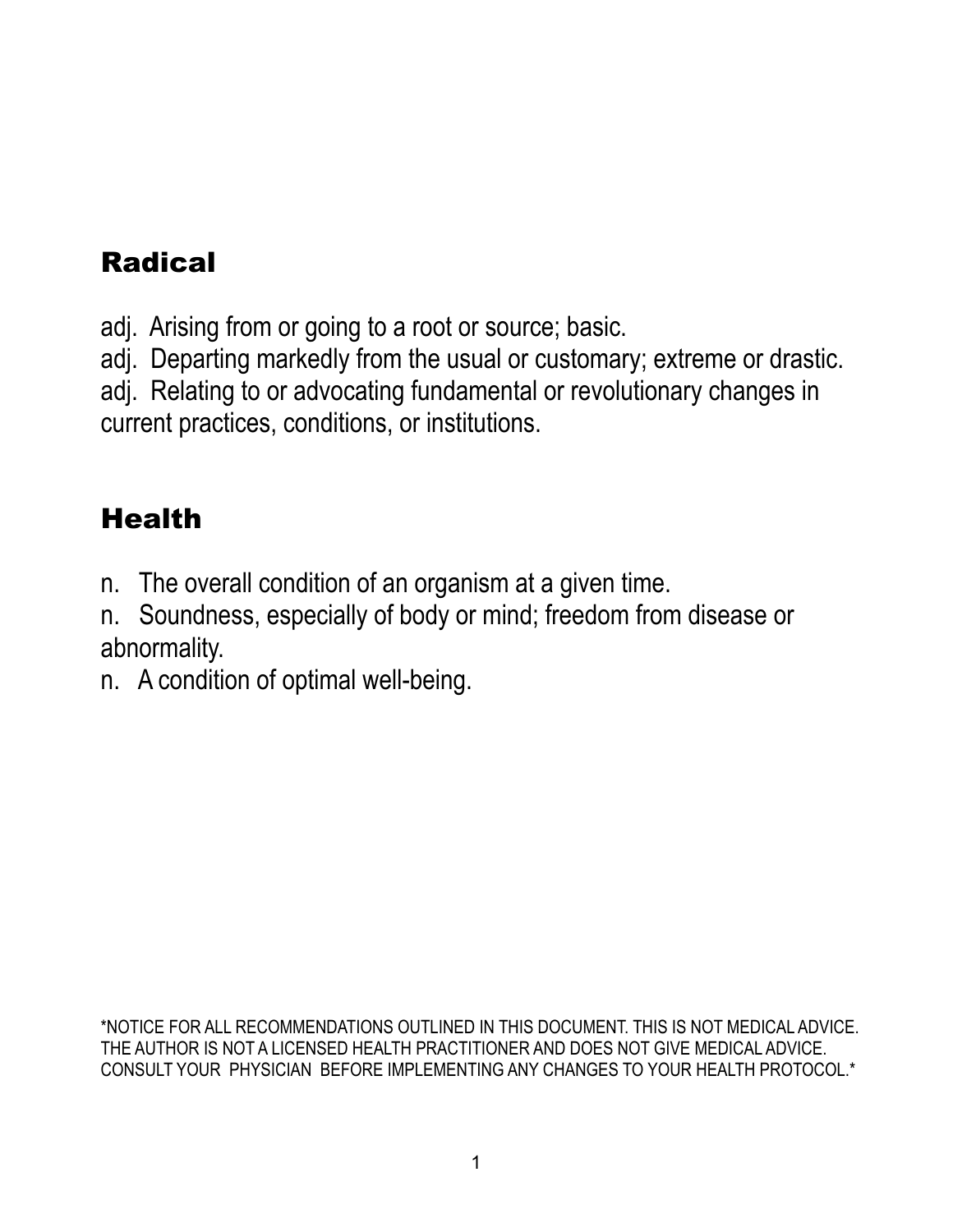#### Table of Contents

| <b>Disease</b>                       | 3              |
|--------------------------------------|----------------|
| <b>Western Medicine</b>              | 5              |
| A Holistic Approach                  | $\overline{7}$ |
| Awareness                            | 8              |
| Healing                              | 9              |
| Removing Toxic Things from Your Life | 10             |
| Fasting                              | 11             |
| Air                                  | 19             |
| Exercise                             | 20             |
| Water                                | 21             |
| Food                                 | 22             |
| <b>Plant Based Meals</b>             | 25             |
| Localizing the Food System           | 31             |
| <b>Eating Animals</b>                | 33             |
| <b>Factory Farming</b>               | 34             |
| Conclusion                           | 35             |
| <b>References and Resources</b>      | 36             |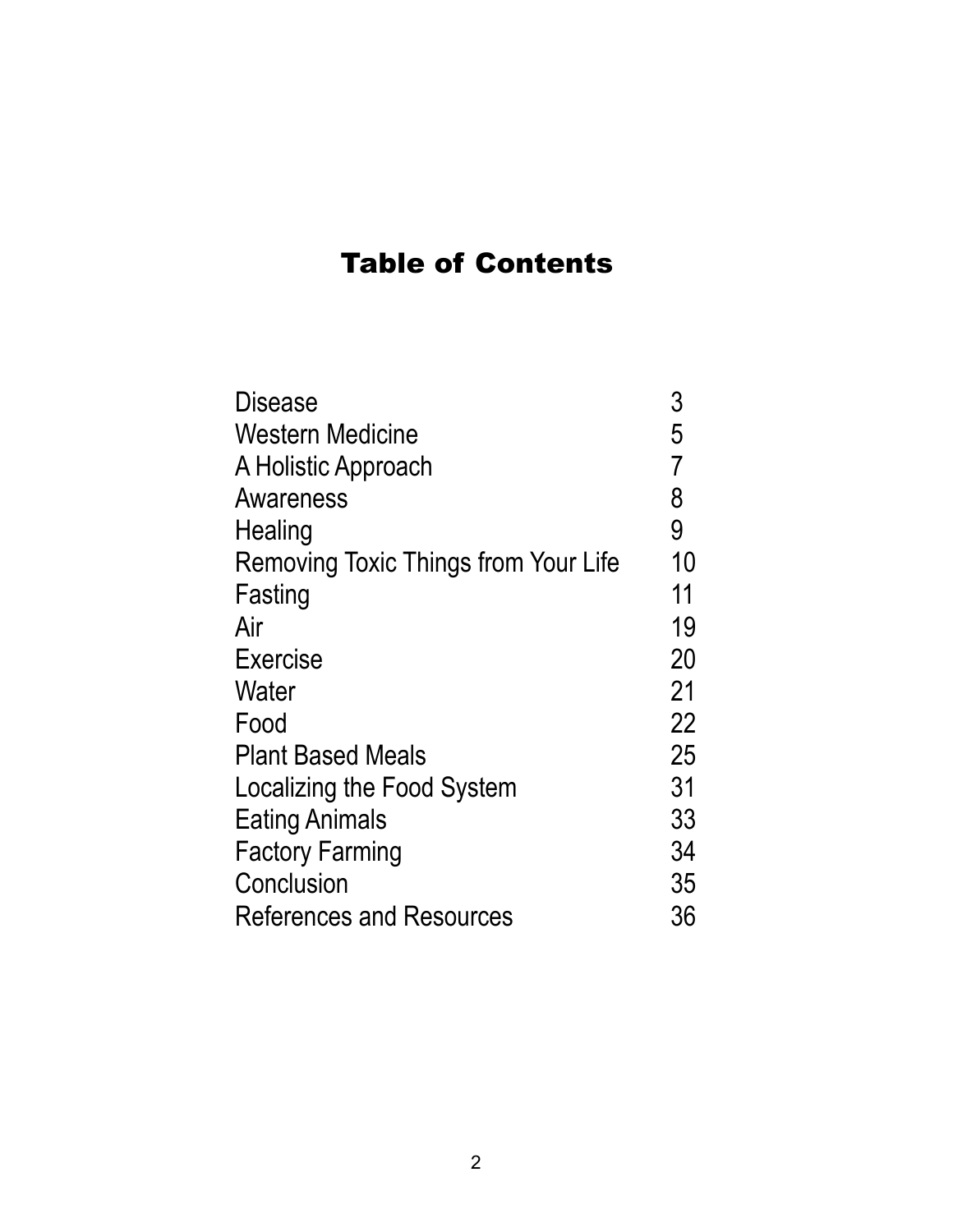# Disease

One would think that with sanitation, modern medicine, our advanced technology, and available resources, the developed world today would host humans who are happy and healthy. Sadly, the opposite is true. We as a species are getting sicker and sicker.

As of 2020,

- 15% of Americans suffer from some type of autoimmune disorder.

- 42% of adults in the United States are obese. The national adult obesity rate has increased by 26 percent since 2008. 1 in every 5 children (19.3%) aged 2-19 are obese.

- 8% of Americans suffer from asthma, a four-fold increase since 1980. - From 2000 to 2020, the prevalence rate of autism in the US has nearly tripled, from 0.67% to 1.85%.

- 20% of people (1 in every 5) in the US will die of cancer, the 2nd leading cause of death in the US.

- Between 2007 and 2018, the national suicide rate for persons aged 10–24 in the US increased 57.4%.

- In 2022, the National Alliance on Mental Illness reported an unprecedented and alarming worldwide decline in mental health.

What's causing this downfall of health among humans today? In short, industrialization.

A few hundred years ago, humans started to heavily refine and over-process food, and we haven't stopped since. Germ and bran are routinely removed from grains like rice and wheat, while meat and vegetables are grown as cheap as possible. Other processing like canning, pasteurization, homogenization, cooking, sweetening, and "enriching" deplete the full spectrum of nutrients and life force found in the original food. Since this de-natured food is not biologically appropriate, it slows down digestion and creates an acidic condition in the body.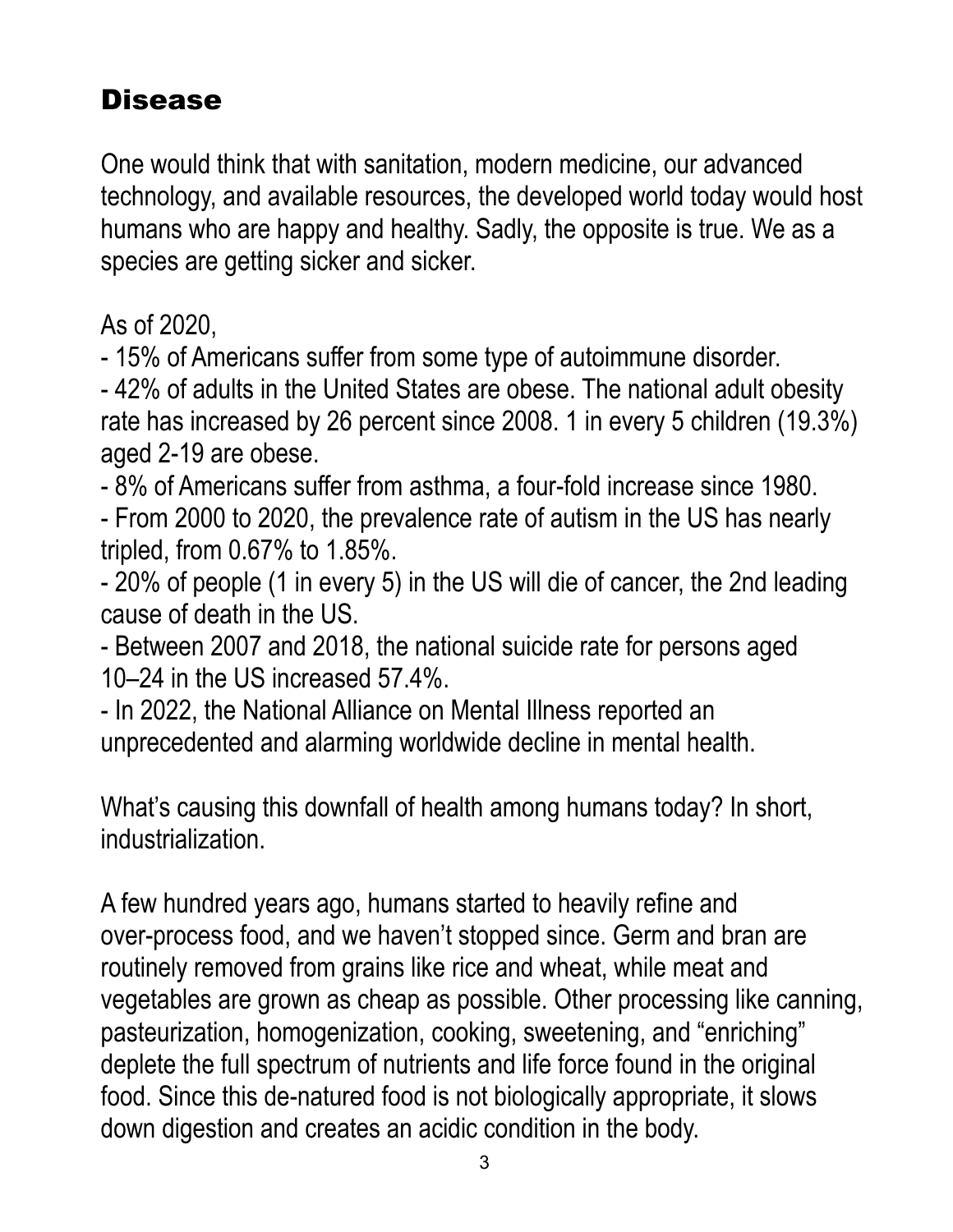In addition, high levels of harsh chemicals deliberately added to our air, water, food, and land further add a toxic burden to our bodies. City dwellers are overworked and disconnected from nature. Electromagnetic radiation increases every year. What happens after we live like this for generations? Disease.

Dis-ease manifests differently for everyone so only you will know best how your body expresses it. Some people may have skin issues, whereas others may deposit fat more easily. Others may develop neurological disorders, allergies, arthritis, and chronic illnesses like asthma, depression, or anxiety.

All diseases (short of physical damage and degenerative conditions) are signs of the body attempting to eliminate accumulated toxic burden. For example, inflammation (anything that ends in -itis) is the body bringing extra fluids to an area to dilute acids, lipids, and other backed up material to carry them out through the lymphatic system. Common skin diseases like acne, eczema, chickenpox, herpes, psoriasis, or hives are the body pushing out accumulated toxic burden through the skin.

Contrary to what the statistics indicate and what some doctors will say, most common diseases are reversible and curable with lifestyle changes, and require no medicines or "treatments," only awareness, education, planning, and willpower.

Whatever particular disease afflicts you, you probably would enjoy life more without it. If you want to change, you must be prepared to radically shift your course of direction from the norm, because the norm is what created the disease. You're not going to heal by doing the same thing you've always done, nor will you find healing in any external thing or person. Preventing disease and healing are done within. You can transform your health if you want to.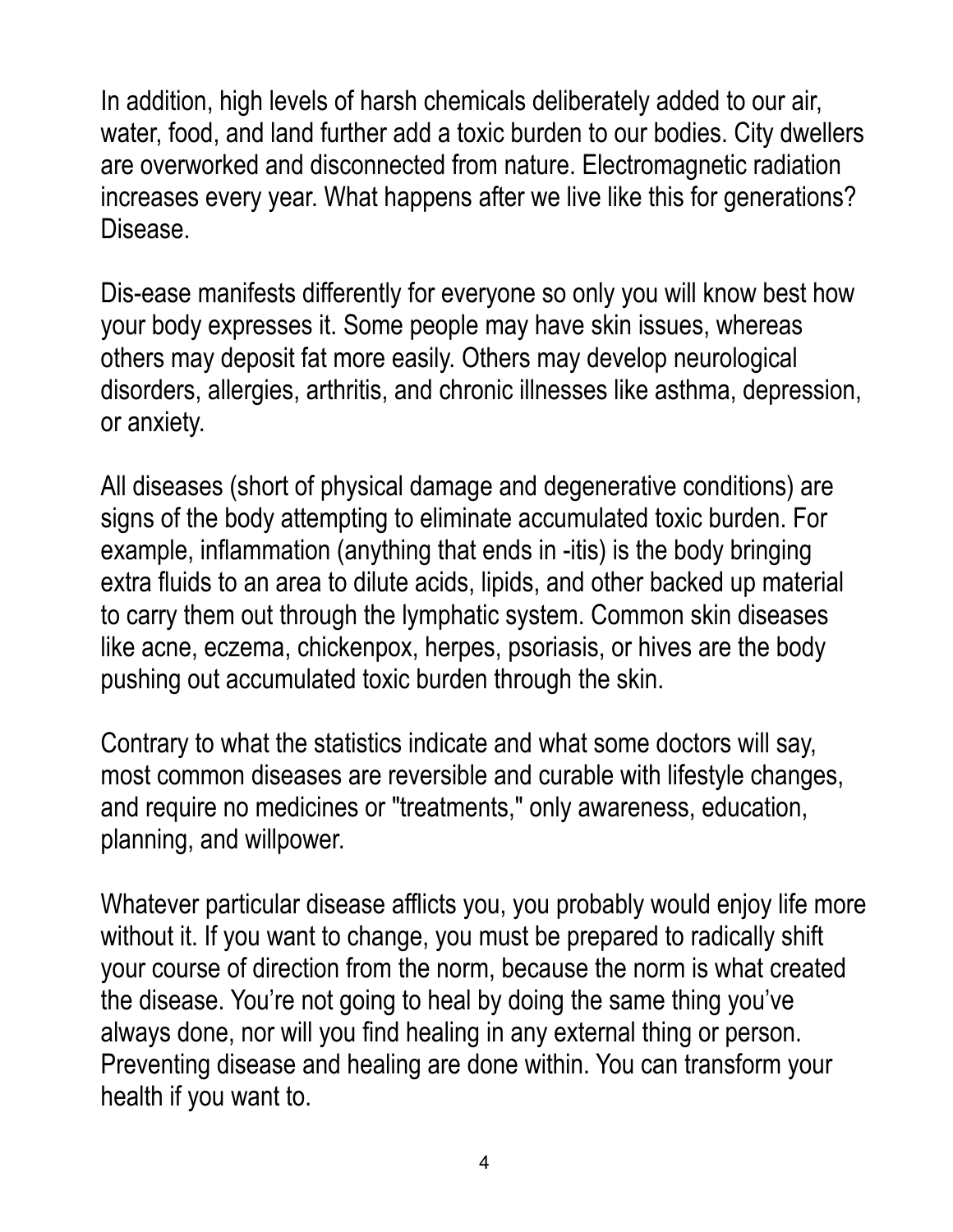Western Medicine is also known as "Allopathic" medicine, which means symptom suppressing, or more literally, creating the opposite effect of the disease ('Allos-' means other and '-pathy' means disease or suffering). Western medicine is touted as one of the crowning achievements of modern science, yet the US population spends the most money on "health care" and has one of the sickest populations overall.

When considering medical treatment, think about the word *treat*; does it bring to mind a cookie, ice cream, or chocolate? These are cheap gratifications that temporarily change our mood so we can forget about the pain we don't want to deal with. And that's exactly what drugs are, a lessening of a symptom at the expense of more disease down the road.

The chemical drug industry as we know it grew out of the oil and steel industries, ruled by the richest men in the country. The byproducts of oil and steel production are toxic chemicals, which become raw materials for new products: isolates, additives, fuels, flavors, lubricants, medicines, etc.

Oil and steel monopolists, the Rockefellers, expanded their industrial rule through the purchase of German Rx conglomerate IG Farben, and subsequently went on to fuel the chemical boom of the 20th century, maintaining control to this day. A comprehensive approach was taken to promote the sale of drugs while protecting the massively rich drug companies. Medical education is rigorously controlled and funded by big pharma. Medical students learn next to nothing about nutrition but become experts in the schedule of vaccines and drugs that are to be given. In a glaring conflict of interest, there are revolving doors between the U.S. regulatory agencies and the drug companies they purport to regulate.

Synthetic drugs are marketed directly to the consumer, while doctors are incentivised to sell said advertised drugs. The cartel pushes legislation and has legal teams and insurance to protect them from liability and damage charges that result from their products causing harm to people.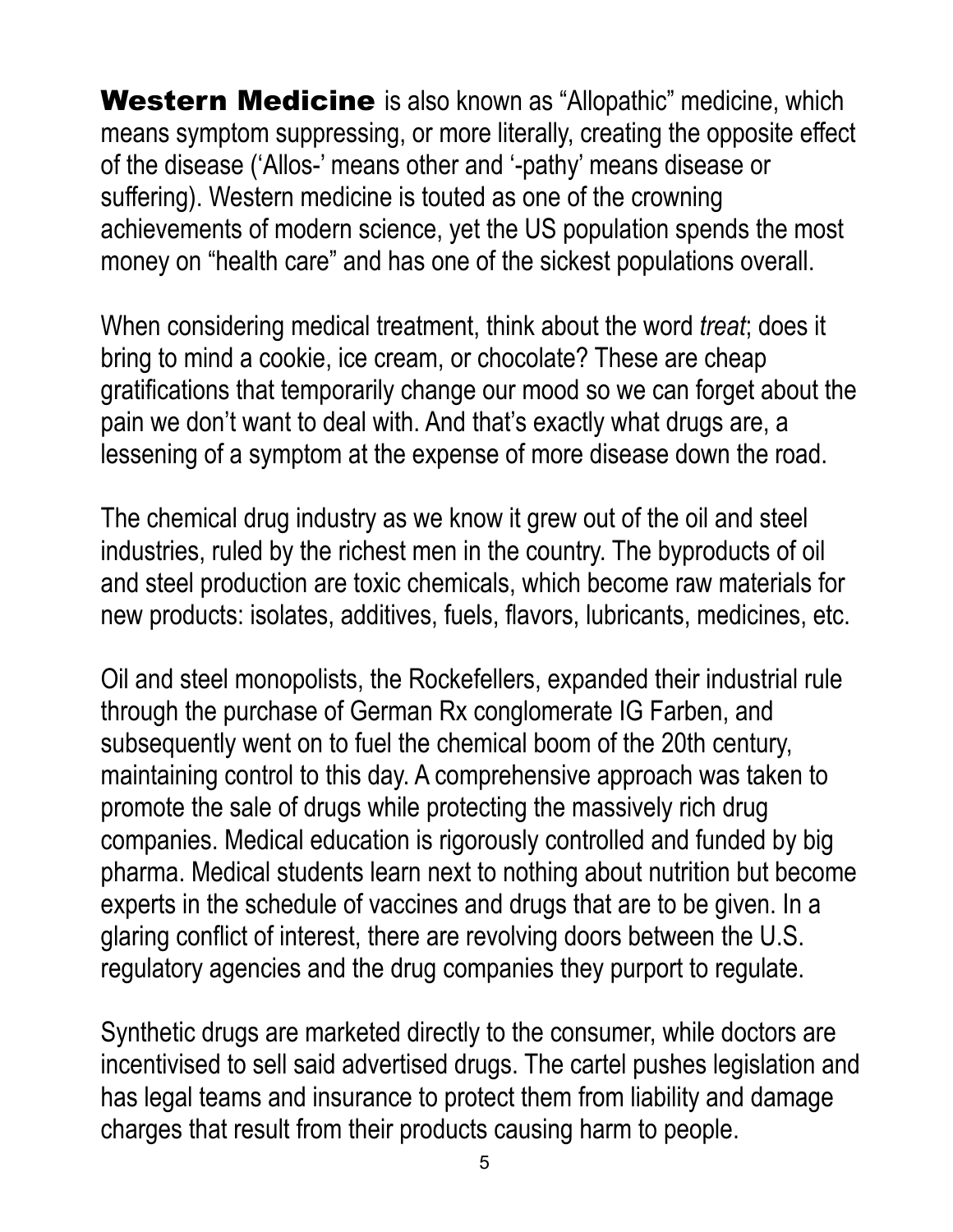Methods of natural healing are systematically dismissed as pseudo-science or quackery and then suppressed.

The widely accepted germ theory of disease, fathered by Louis Pasteur, further solidifies the public's dependence on drugs.

Germs such as viruses are commonly thought to cause disease, when in reality they are the *result* of disease, part of the natural breakdown process of all living things. Viruses are the smallest pieces of dead cell debris, and bacteria are the eaters of such dead cell debris.

Viruses are akin to the scum at the bottom of a kitchen trash bag, and the bacteria are like the flies that arrive on the scene to eat the scum. How does one minimize both the flies and the smelly trash? In this analogy, the Western medicine approach is to kill the flies. Natural healing and experience says to put less garbage in and take out the trash often. Natural Healing removes the cause and the symptom while allopathic medicine attacks only the symptom.

Not only is the drug-based system ineffective at curing chronic disease from the source, but drugs and invasive procedures prescribed are so harmful that medical malpractice is widely reported to be the third leading cause of death. Cancer and heart disease are the first two leading causes of death, and considering that the medical establishment creates life-long returning patients, by some counts the number of deaths attributed to medical malpractice outweigh all other causes of death.

Another way to say 'corrupt medical industry' is 'drug mafia.' The top stakeholders in the pharmaceutical industrial complex (the cartel) don't want you to know that most diseases are reversible and curable through lifestyle changes.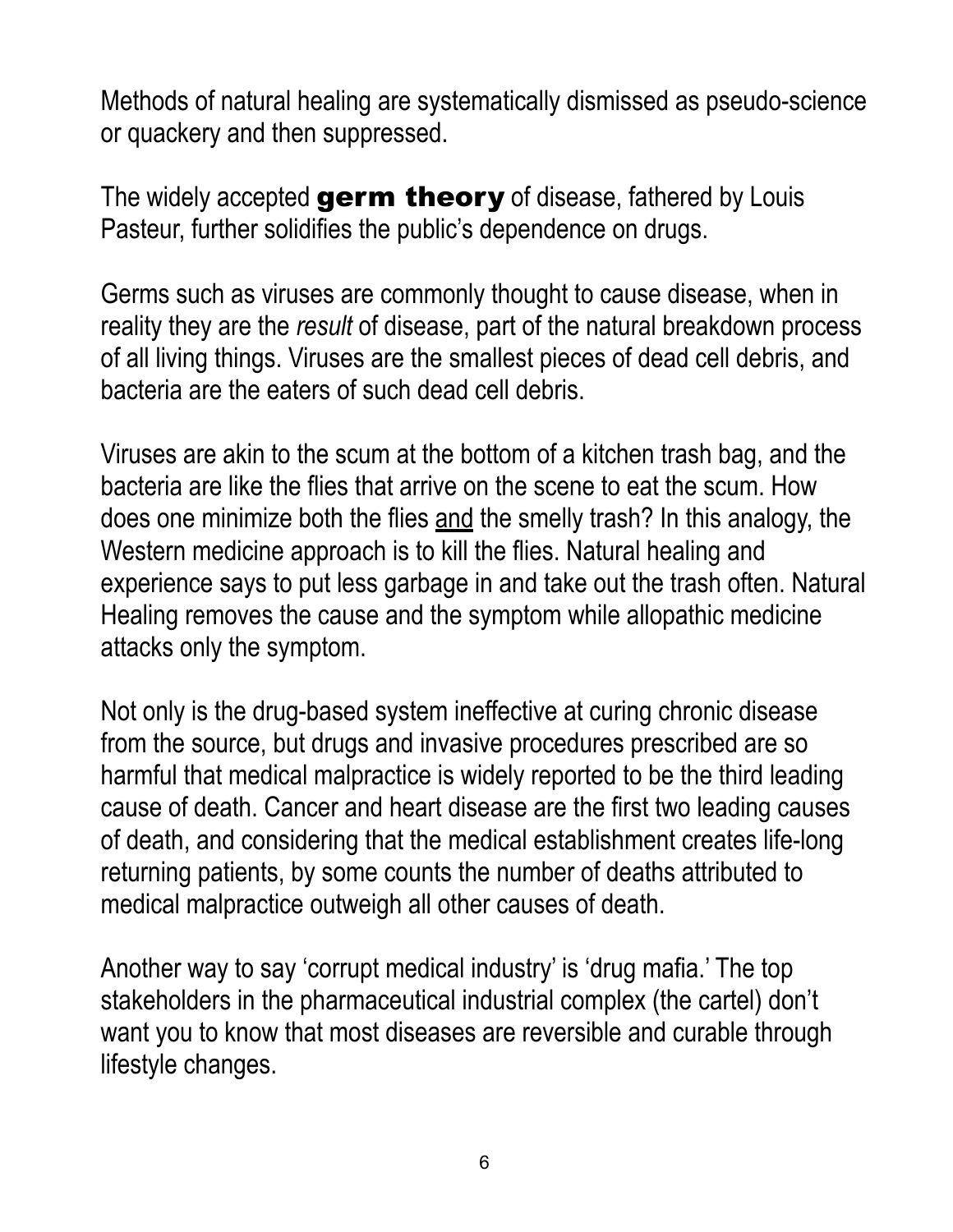# A Holistic Approach

Any one approach to health is not going to magically cure your ailments. A holistic approach is needed when considering how to improve one's general health and vitality.

What we put into our bodies is as important as what we do with our bodies, and that includes everything: quality sleep, rest, activity, exercise, posture, breath, manifesting a purpose, emotional support, emotional expression, social engagement, connecting with a community, connecting with nature, and more.

Resting the body to promote healing and recharging of energy is vitally important. The modern lifestyle usually requires 8 hours of uninterrupted sleep in a dark, quiet room, to maintain optimal nerve function. If you're not getting adequate sleep, your nervous system will be pushed to its limits and will not allow proper expulsion of waste (toxins, acids, broken down cellular debris) to take place.

Many diseases of health are triggered and exacerbated by emotional trauma. Awareness and active processing of trauma (generational, childhood, relationships) is necessary on a path of holistic healing.

A positive mental attitude is also vital. One who is grateful and at peace can participate more fully in life. Consistent negative emotions like fear and worry trap the sufferer in a state of fight or flight stress response, exhausting the nervous system and preventing healing from taking place.

Much, much more can be said about exercise, rest, and mental/emotional health in the bigger picture of a happy, balanced life, but this writing has a particular focus on the importance of what we eat (and don't eat) more than anything. After all, you have a choice in what goes into your body.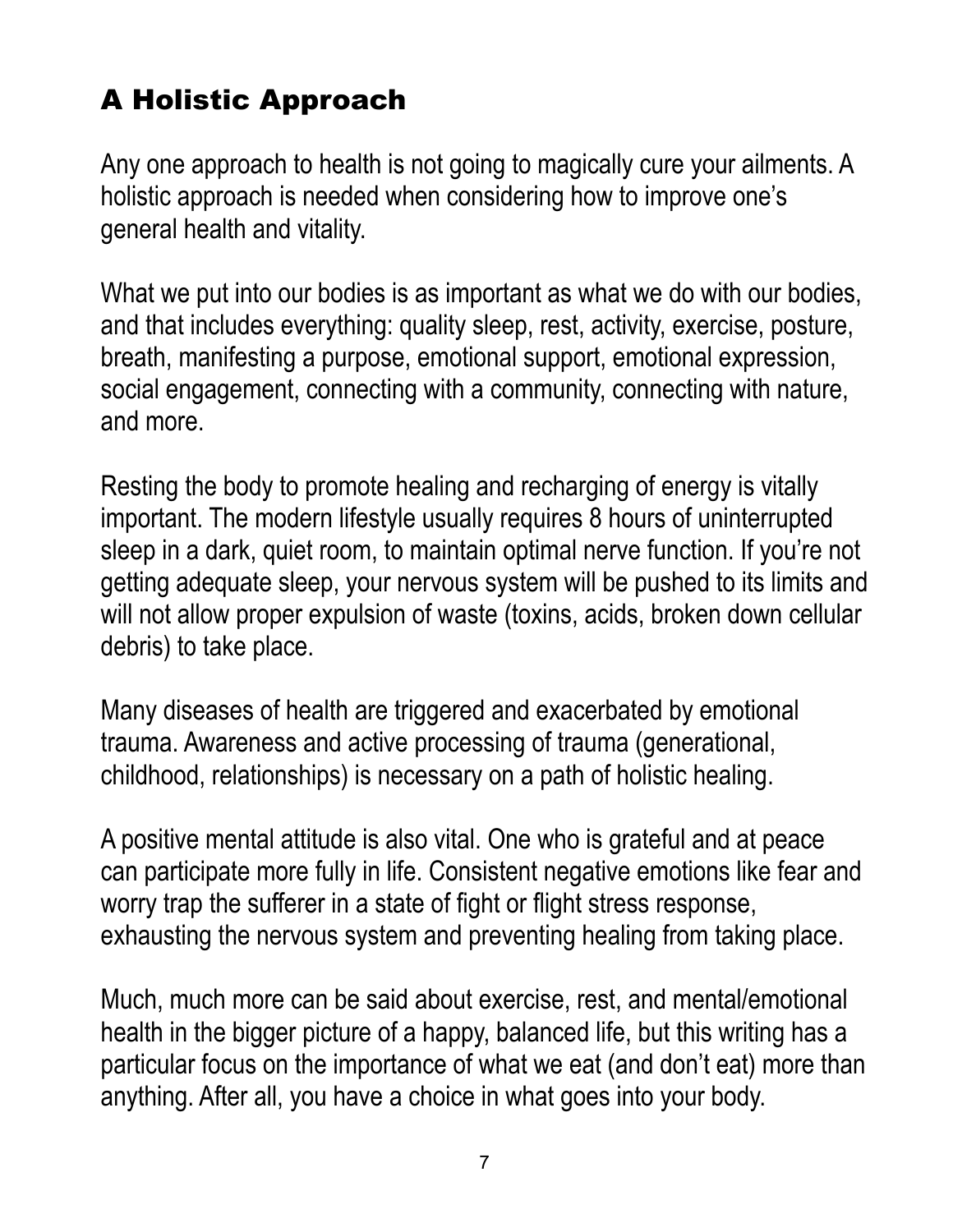## How to practice health-awareness

- Read the ingredients on all food packages you buy. If you don't know what a particular ingredient is, look it up.

- Prepare your own food instead of ordering out. Look up what it takes to prepare your favorite meals, buy the ingredients, and follow the recipe.

- Listen to your body. You are operating the most incredible machinery on the planet, with built in skills like intuition, feeling, emotions, all with feedback mechanisms that inform your physiology and consciousness. What does your stomach feel like after this meal or that meal?

- Observe and study your emotional cravings for food when they arise.

- Watch documentaries and read books and articles. The more we know why and how some foods have negative effects, the less likely we are to eat them. If we know the benefits of certain foods, the more likely we are to appreciate them.

- Engage in creative arts. In a world that is left-brain dominant and overly analytical, find ways to express yourself that involve spontaneity and intuition.

- Meditate. The process of closing your eyes, sitting in silence, and slowing one's breath is a great way to become aware of your own consciousness and body.

- Find out where your food comes from and buy local foods.

- Fasting and food-abstinence cultivates extreme awareness. Related to restraint, renunciation, and yoga (related to sanskrit word for yoke, something that holds in place), fasting is discussed on pages 11-18.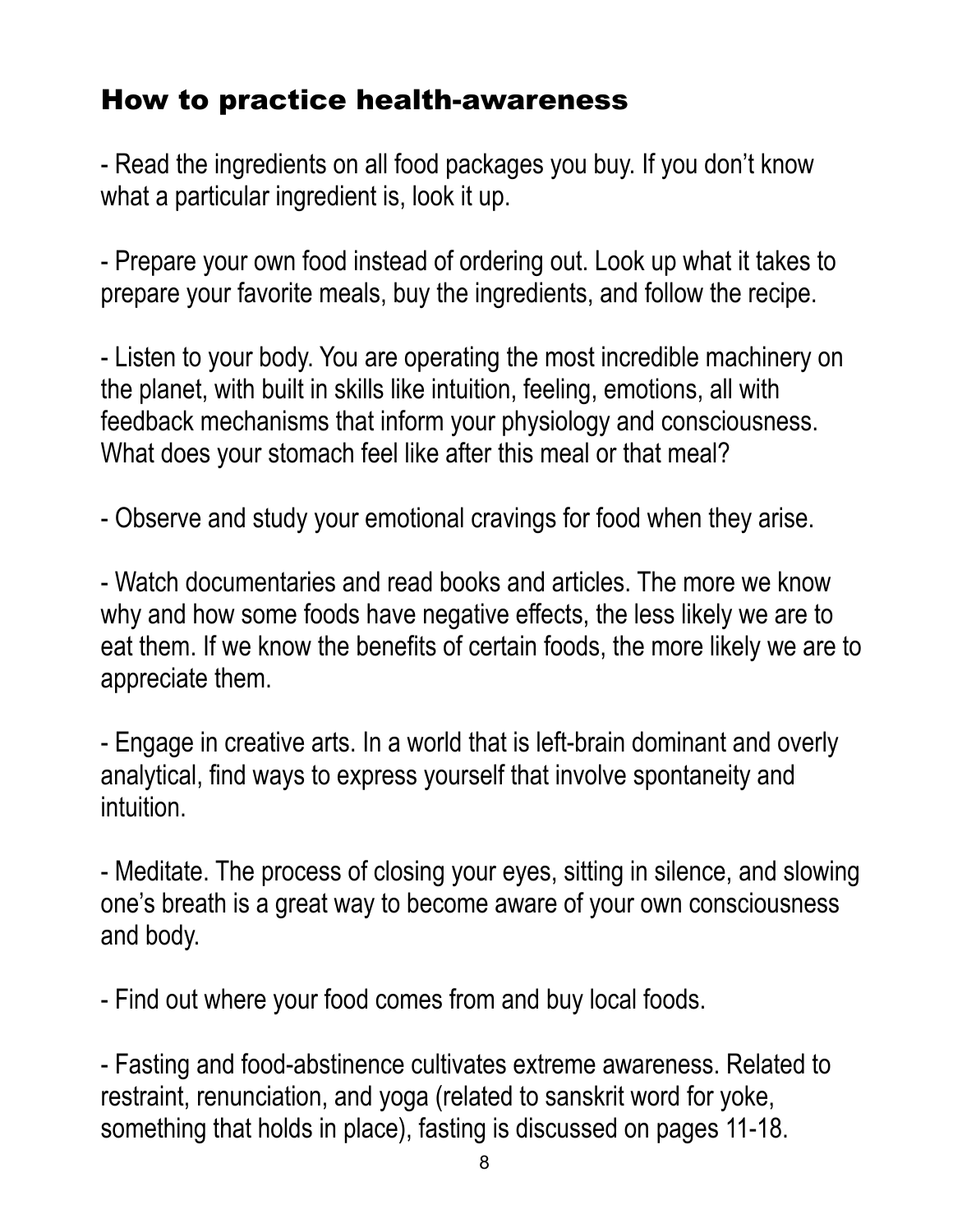# **Healing**

All you have to do to heal is nothing. Leave the body on its default setting and it will heal.

Watch skin abrasions turn into scabs and then new skin. Watch a broken bone slowly fuse back together. Watch a cold go away in a day or two after your body flushes itself. Carbon dioxide in the blood is replaced with oxygen many times per second. Your body is an intelligent 3-D printing supercomputer!

Rest always speeds up healing. It may take time, but no matter what, the body always moves toward healing itself, provided the body is not overloaded with inputs. Toxins are pushed out of the body mostly at night during sleep, and if toxins build up faster than cleaned out, chronic disease symptoms may appear. Over time, chronically toxemic conditions may cause any particular organ to fail or start to deteriorate.

The beginnings of most modern diseases trace back to the systemic de-naturing of our food and environment, the over-consumption of inappropriate foods, our dependence on drugs and pills, and the resulting acidic condition in our blood. If you are in a constant state of toxicosis or acidosis, and you keep consuming the same things that caused it, your body will never heal. Your rate of destroying toxins must be faster than your rate of consuming and producing them. Switching to a high fruit and low fat diet causes less burden on digestion, produces less waste, and creates an alkaline condition in the body. This is basic internal hygiene.

We must stop consuming toxic things that lead to long term illnesses. We must consume clean-burning fuel so that our body doesn't tap its energy reserves on digestion. Certain symptoms will remain until the body has detoxed itself, which can take years. The following pages will show various ways to move forward.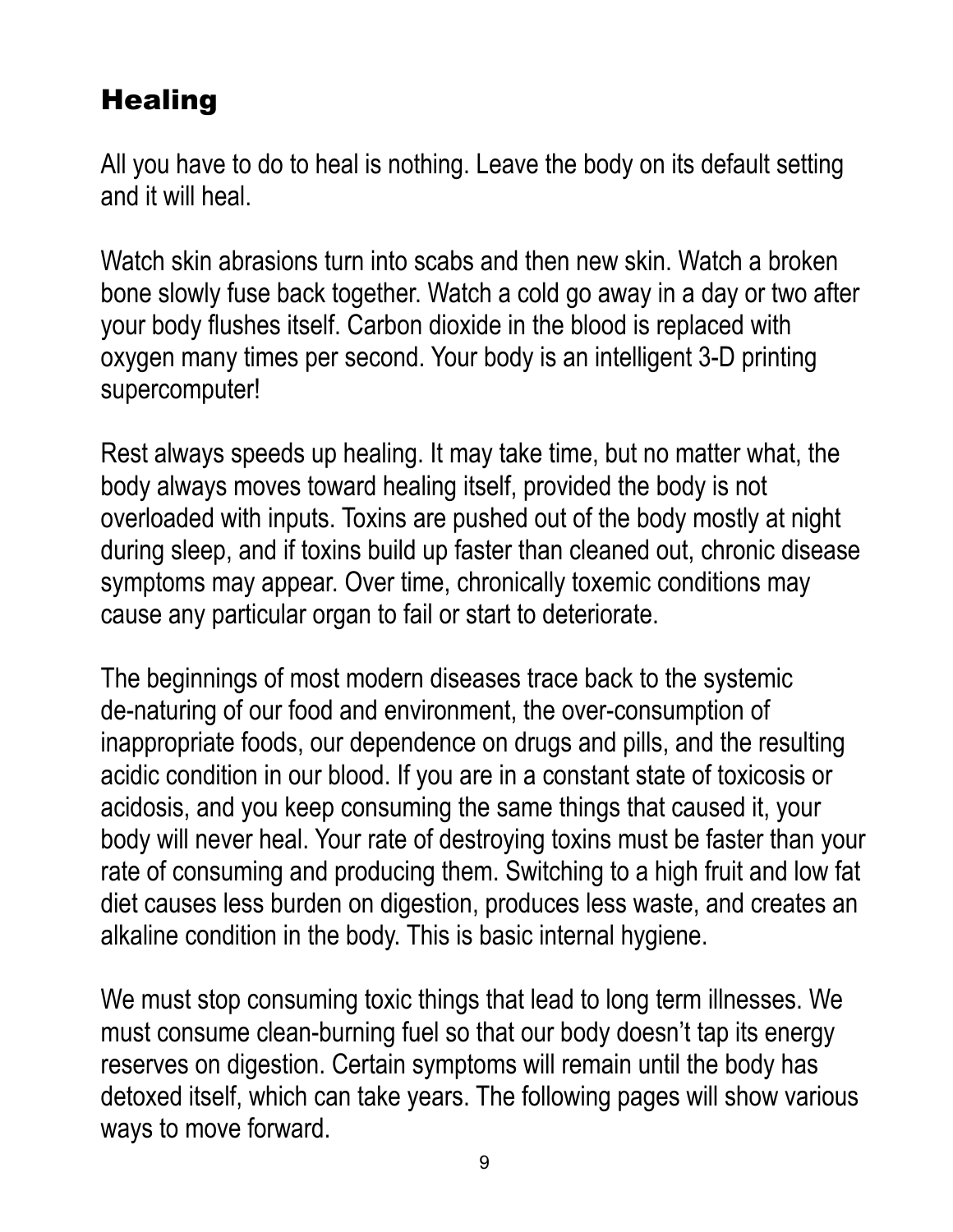The more we clean our terrain (or body, mind, and environment), the more our body can heal like it was designed to. Healing is a natural biological process as much as breathing and urinating, and the less burdened the body is, the quicker it will heal.

#### Remove toxic things from your life

-Start transitioning away from all processed food. Anything not close to its whole form should be avoided, like white breads and pastas, animal products, chips, snacks, or anything breaded, fried, canned, or sweetened. The most inflammatory foods are dairy, refined sugar, refined wheat, and alcohol.

-Avoid anything with preservatives, flavorings, colorings, or stabilizers. These artificial additives are toxic.

-Stop drinking sodas and sweetened beverages. Too much sugar depletes insulin levels and causes spikes and crashes in energy. Diet and carb-free sodas contain harsh isolated ingredients as well. Energy drinks are highly processed and to be avoided.

-Seek environments that offer you peace of mind and physical well being. Your physical environment may be compromised if you live near an industrial area. Many workplaces are toxic because of the way co-workers treat each other.

-Leave toxic people behind. Some old friends tend to bring you down to a level at which you do not wish to be. If anyone is abusing you or preventing you from being your best self, it's ok to move on without them.

-Stop consuming toxic media. Corporate-owned mass media is mind control. Curate your social media accounts to show things that inspire you. Unfollow people and accounts who trigger you emotionally.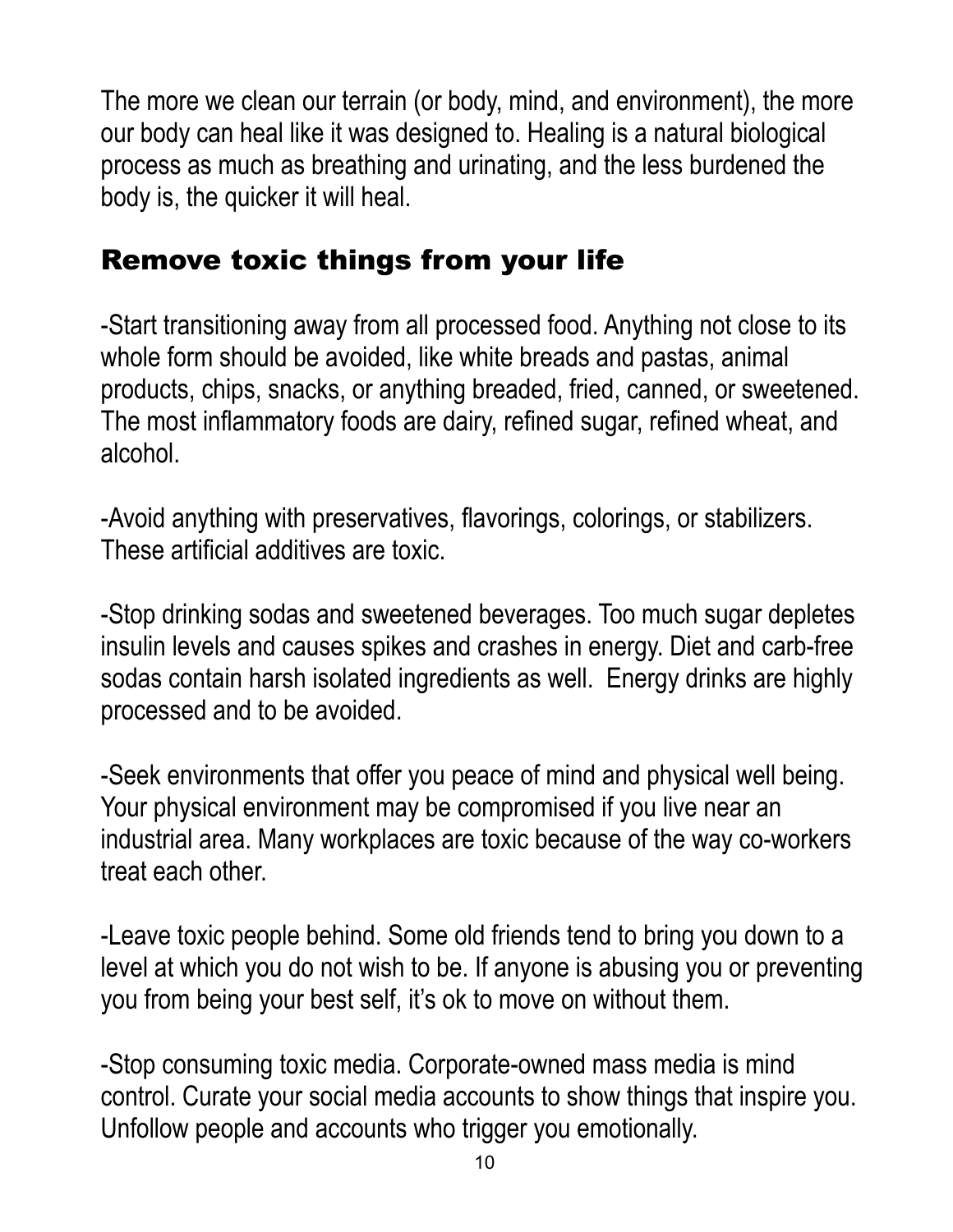**Fasting** is the most potent and direct way to help your body heal, without the burden of digestion. Fasting is defined as abstaining from eating food. You already fast whether you know it or not - every time you sleep you are fasting. That's why the first meal after you wake up is called break-fast.

So the question is not "do you fast?" but rather "how long do you fast?"

Fasting helps the digestive system (and other bodily systems) rest, recover, and cleanse after eating. The digestive system, which is about 30 feet long in most adult humans, is one of the biggest users of energy in the body. Constantly filling your system with excess food taxes the body's energy reserves, deposits waste that can't be cleared out in time, and eventuates in dis-ease.

A fasted digestive system not only tells your body to burn fat for energy, it increases the removal of dead cells and growth of new ones in a recycling process called Autophagy, reducing inflammation and providing renewed energy. A fasted system sends signals to the brain to be more alert, an evolutionary trait we developed as hunter gathers.

Fasting is not starvation, it is the conscious abstinence from food-based energy sources. Other physical and spiritual energies are always available, and they become our food during a fast. Tap onto your bountiful reserves. Drink in the sun. Feast on fresh air. Imbue your body with prana.

\*\*Warning\*\* Do not attempt long term fasting without the proper experience and help of a highly experienced professional. Always transition slowly toward your fasting goals.

Fasting has become a central piece of public health policy in Russia, where insurance covers medically-supervised long fasts (up to 40 days). On Lake Bikal in Goryachinsk, doctors at the Center for Fasting have successfully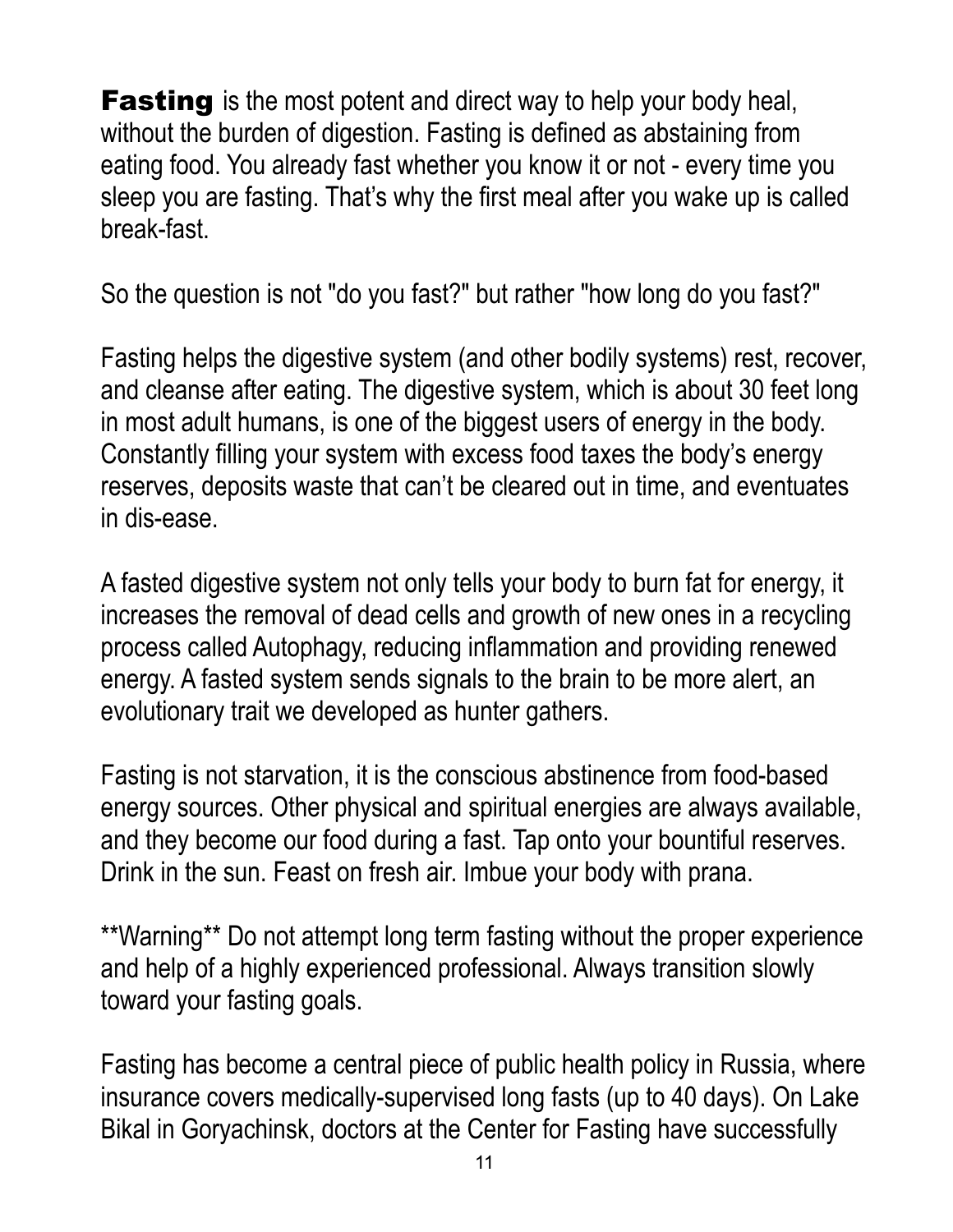treated thousands of patients with supervised water fasting. There is a Fasting Treatment Unit at the Moscow Psychiatric Institute, where similar work is being done. Much of the Russian science on fasting is not known by doctors around the world because many studies have not been translated to English and other languages.

Americans teaching the healing art of water fasting include Dr. Alan Goldhamer (TrueNorth Health Center, San Diego, CA), and Loren Lockman (Tanglewood Wellness Center, Costa Rica).

In India there is an entire tradition of the renunciation of food. Yogi Prahlad Jani claims to have not eaten for 70 years. Medical authorities with the Indian Defense Institute (DIPAS) monitored and studied him for 10 days in 2003 and again for 15 days in 2010, shocking the scientists and doctors who concluded: the Yogi did not consume anything nor pass stool or urine for those days.

Yogi Prahlad Jani, along with many other breatharians and ascetics, show us what is possible, challenging the official narrative that blanketly states not eating has harmful effects.

Many types of fasting are practiced for their physical, emotional, mental, and spiritual health benefits.

Types of fasting

- Intermittent fast
- $\bullet$  24-48 hour fast
- Extended fast
- Water fast
- Dry fast
- *● Solid food vacation\**
- *● Ayurvedic fast\* \*not technically a pure fast*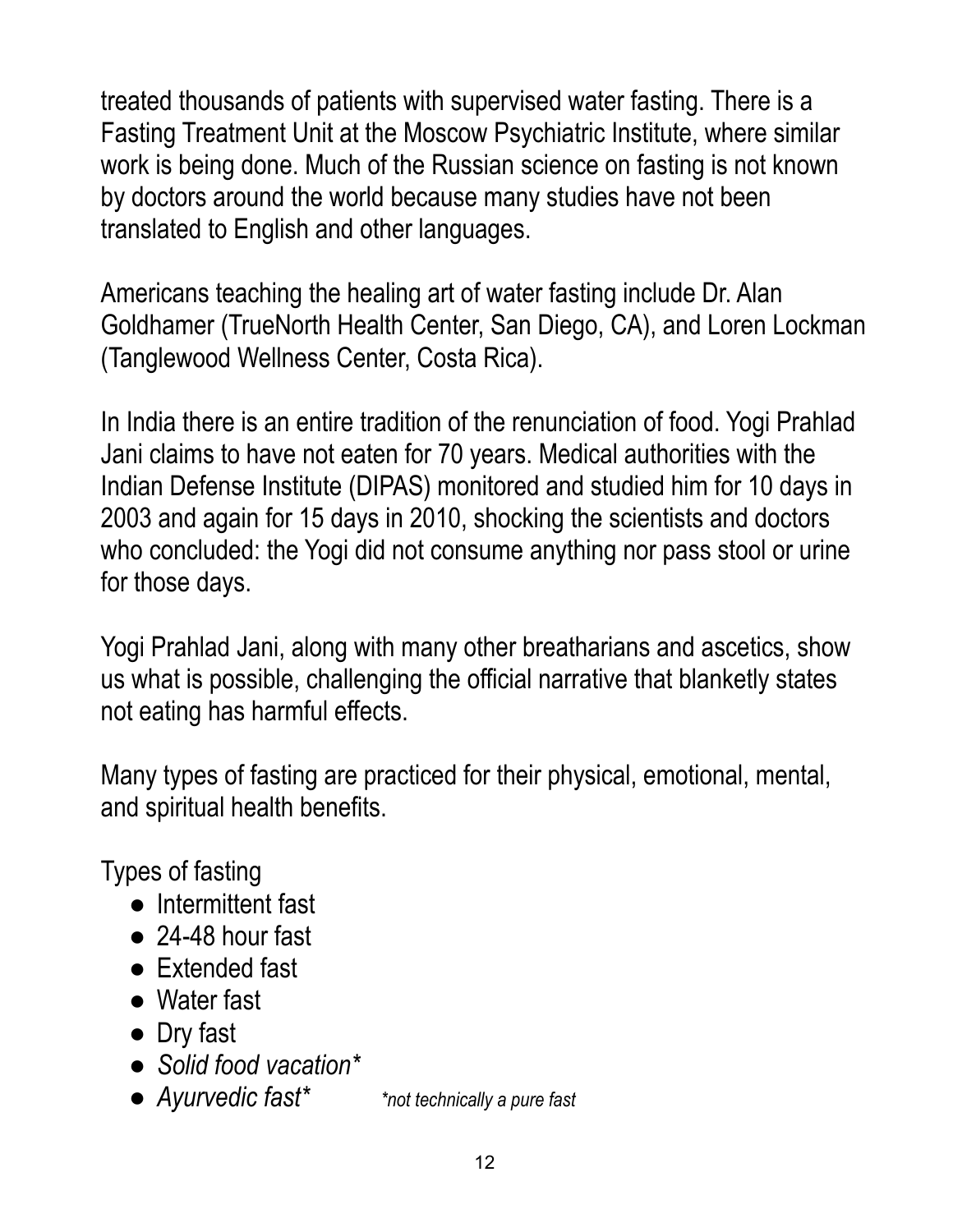# Intermittent Fasting

A popular type of fasting that has entered the mainstream is Time Restricted Eating, aka Intermittent Fasting (IF). IF is the practice of eating within a specific time of the day (for example between noon and 8pm) and not eating anything outside that window. The eating window is to be determined by each individual based on their lifestyle.

12/12 split: 12 hours of eating, 12 hours of fasting per day.

You can start here if the concept of fasting is new to you or if you currently eat at all times of the day. This will be an easy challenge for many, but will start to train your mind to turn on and off the switch for ingestion.

16/8 split: 8 hours of eating, 16 hours of fasting per day. For example, eat between 9am-5pm or 1-9pm daily.

An 8 hour and lower eating window is where best results are experienced. You can move that eating window ahead or behind if needed - say on a special occasion you want to partake in shared food after your cutoff, don't stress, enjoy the food and then push back your first meal the following day to maintain a daily 16 hour fast.

16/8 is a highly common practice. It is meant to be practiced daily. It is proven to be beneficial and sustainable.

22/2 or 23/1 split AKA One Meal a Day (OMAD) AKA the Warrior Diet: Fast for 22-23 hours and eat a big meal within a 1-2 hour time span.

This plan is for highly disciplined individuals who know how to consume the proper nutrition for their body and energy production needs. If the meal is nourishing, this practice will have great health results. Benefits include more intense detoxification and strengthened will power.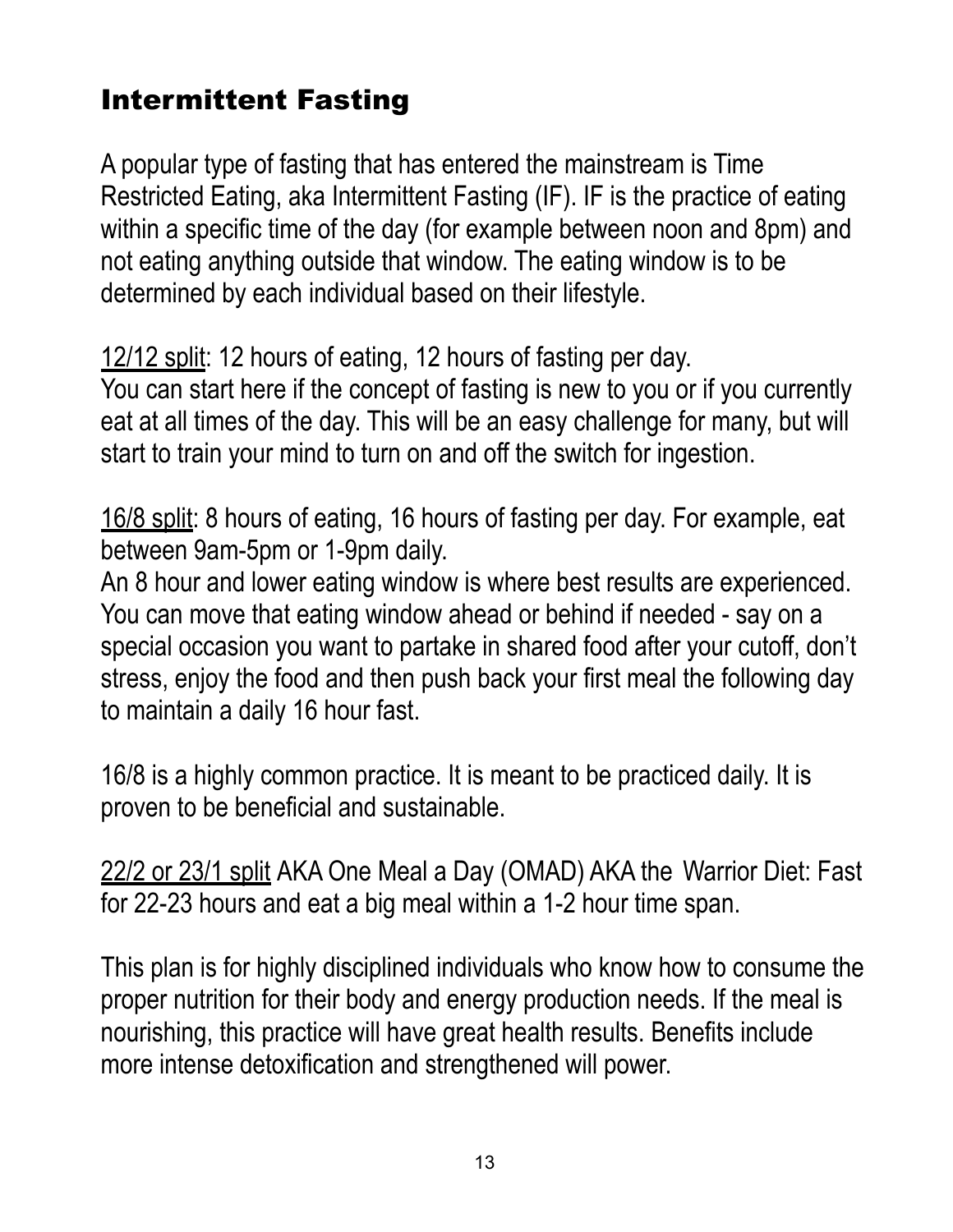**1-2 day fasts** are a great way to give your digestion a break, to expedite the cleansing process of a cold or flu, to develop mental clarity and strength, and to feel and process strong emotions.

Only you will know what time frame is right for you. Drink water when hungry. Don't overeat when breaking these fasts.

#### 24-hour water fast

Stop eating at a certain time one day, and then resume eating at the same time the next day. You can look at it like skipping 2 meals in a row. This can be done once a week or once a month.

#### 36-48 hour water fast

Choose one day where the main activity is fasting; you will still eat the day before and after. This can be done once a month or once a season.

Stop eating one night (ex. Sunday), let the entire next day go by drinking only water (Monday), and resume eating at your normal time the day after that (Tuesday). Waiting til the evening to eat can push your fast to 48 hrs.

No juice because you want to restrict calorie intake to 0. While coffee and tea (even herbal) are non-caloric and therefore may be consumed during a fast, they are stimulating and are not recommended. Make this a relaxing day, with few mental and physical stresses.

You must ease into and ease out of this fast as it is a little more extreme. Eat fresh fruit and vegetables the day before the fast and avoid overly processed protein, carbs, or fats, and stimulants like coffee. Drink lots of pure water the day of the fast. Break your fast the day after with fresh, hydrating fruit like watermelon, grapes, or oranges, and do not over-eat to compensate for a day without food, otherwise you will go right back to overburdening your digestive system.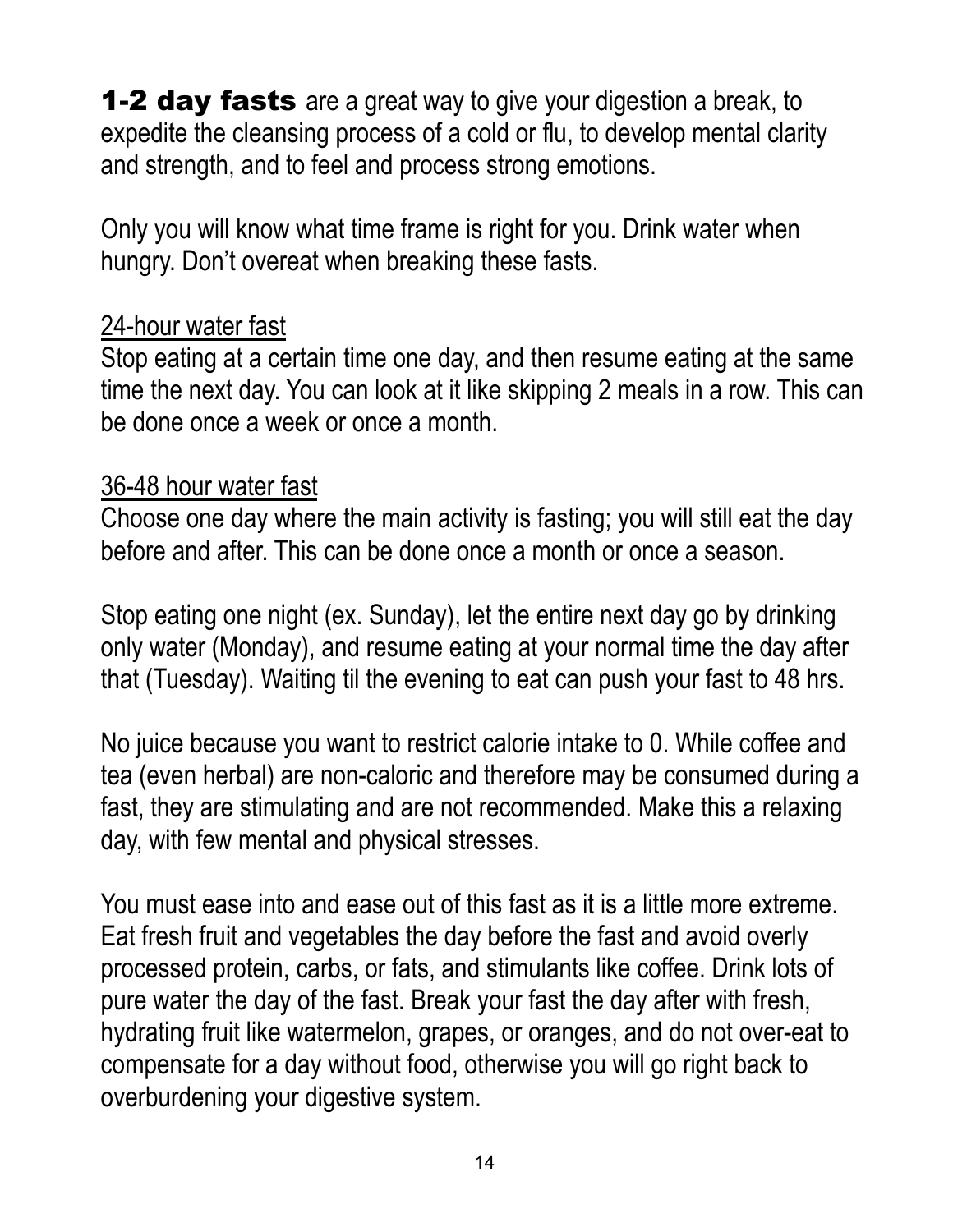#### **Extended fasting (longer than 48 hrs)**

Only those experienced in fasting of a lesser degree should go longer than 1-2 days. Prolonged fasts should only be practiced under the guidance of a professional.

Only you will know how long to fast. Once you decide that, set aside a special time and make preparations. It is not advised to work, exercise, or drive during extended fasts as energy levels will be low.

The longer the fast, the more one must prepare physically, mentally, and emotionally in the days leading up to it. To avoid serious detox symptoms and withdrawl, transitional periods are done before and after fasts longer than one day. Ways to design your transitional period are endless, but a general rule is to use more days transitioning on either side than days fasting.

An example of a physical transitional period for an extended fast is for the two weeks leading up to it cut out all animal products, oils and fats, and stimulants like caffeine, alcohol, and smoke. Over the two weeks, ramp down the density of your foods from starches, to cooked veggies, to more raw fruit and tender leafy greens, to juice, before cutting off all food for the fast. After the fast, eat hydrating fruits for some days before introducing more solid or cooked foods, and give it time before re-engaging in intense activity. This will give your body the most gentle and cleansing transition. Going into or out of an extended fast abruptly can lead to more suffering.

Mental and emotional preparation is also key, as during the fast you won't be able to use the pleasure of eating to satisfy your cravings, silence heightened emotions, or redirect your thoughts. Let the people around you know your goals and ask for their support. Write down your goals for the fast in a journal. Read literature on fasting to more fully understand what will be taking place. Anticipate uncomfort as you will be left to contend with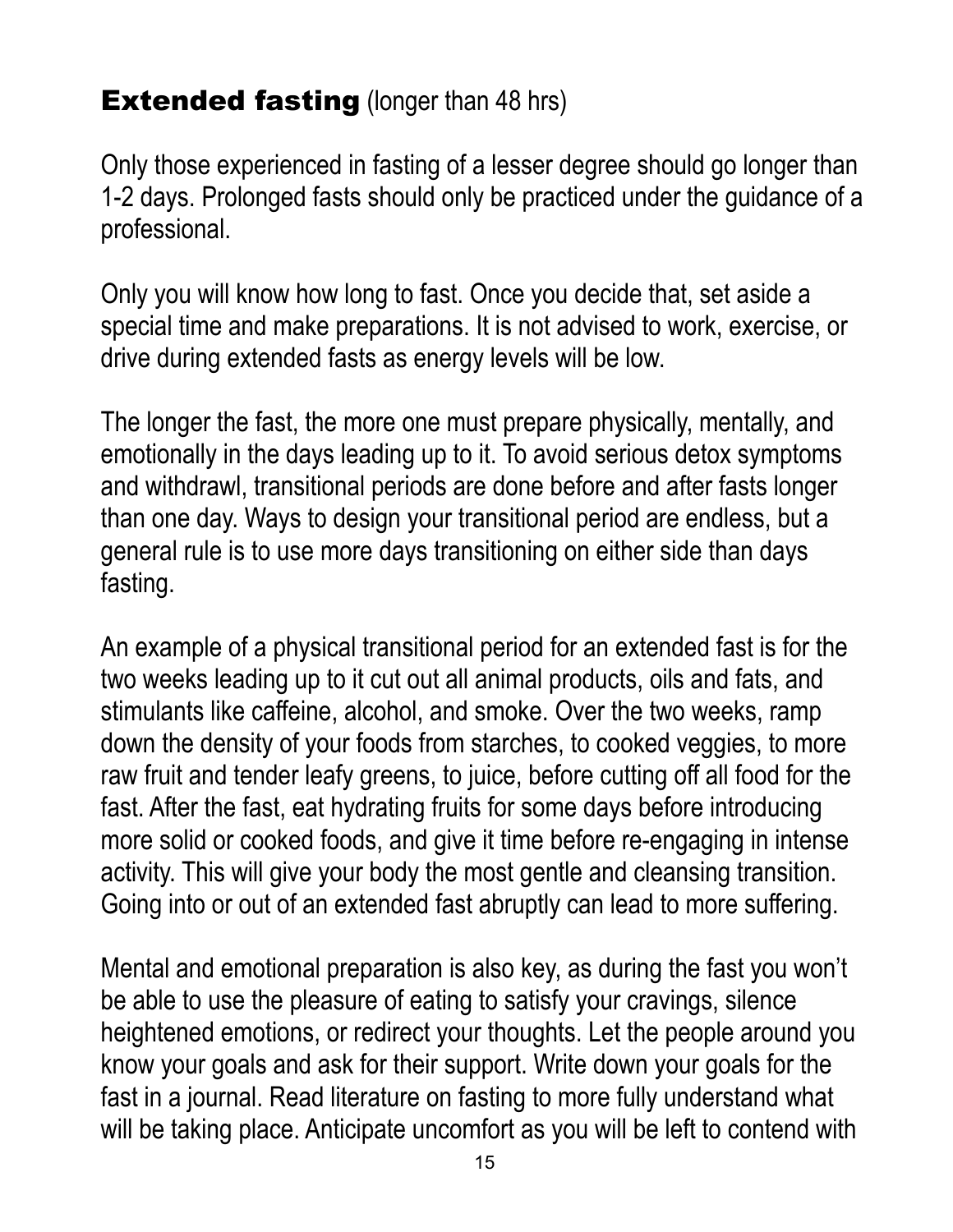your inner self. Retreating into nature is one of the most primal places to be during a fast, and it is there where the deepest spiritual connections can happen.

During the fast, being in a calm environment with supportive people helps tremendously. Do not work or exercise during this time as you will have bouts of low energy. Open up to yourself and to your body, and let all messages from the universe come through. Record your insights in a journal so you can revisit those insights later.

#### 2-3 day fasts

Within 2-3 days, the body takes a good amount of energy that is usually allotted for digestion, and uses it for detoxification and healing. Hormonal changes occur as the body starts adapting to this new state.

The first and second days are usually the most uncomfortable as the body is still in glycolysis (carb-burning) mode and it is not being fed. Low energy is to be expected.

#### 3+ day fasts

By the third day of fasting, most bodies will have fully shifted over to a different energy-burning process called ketosis. This is when the body breaks down fat reserves and converts it into energy. Toxins stored within the fat and various organs are also broken down and removed from the body.

Ketosis resembles the physical effect of deep sleep, where the body is able to use its latent, unused energy to heal and detoxify the body.

It is common to feel lousy the first few days of an extended fast, as the body is being forced into ketosis and is detoxing at the same time. Practitioners report more energy and clarity after the second or third day.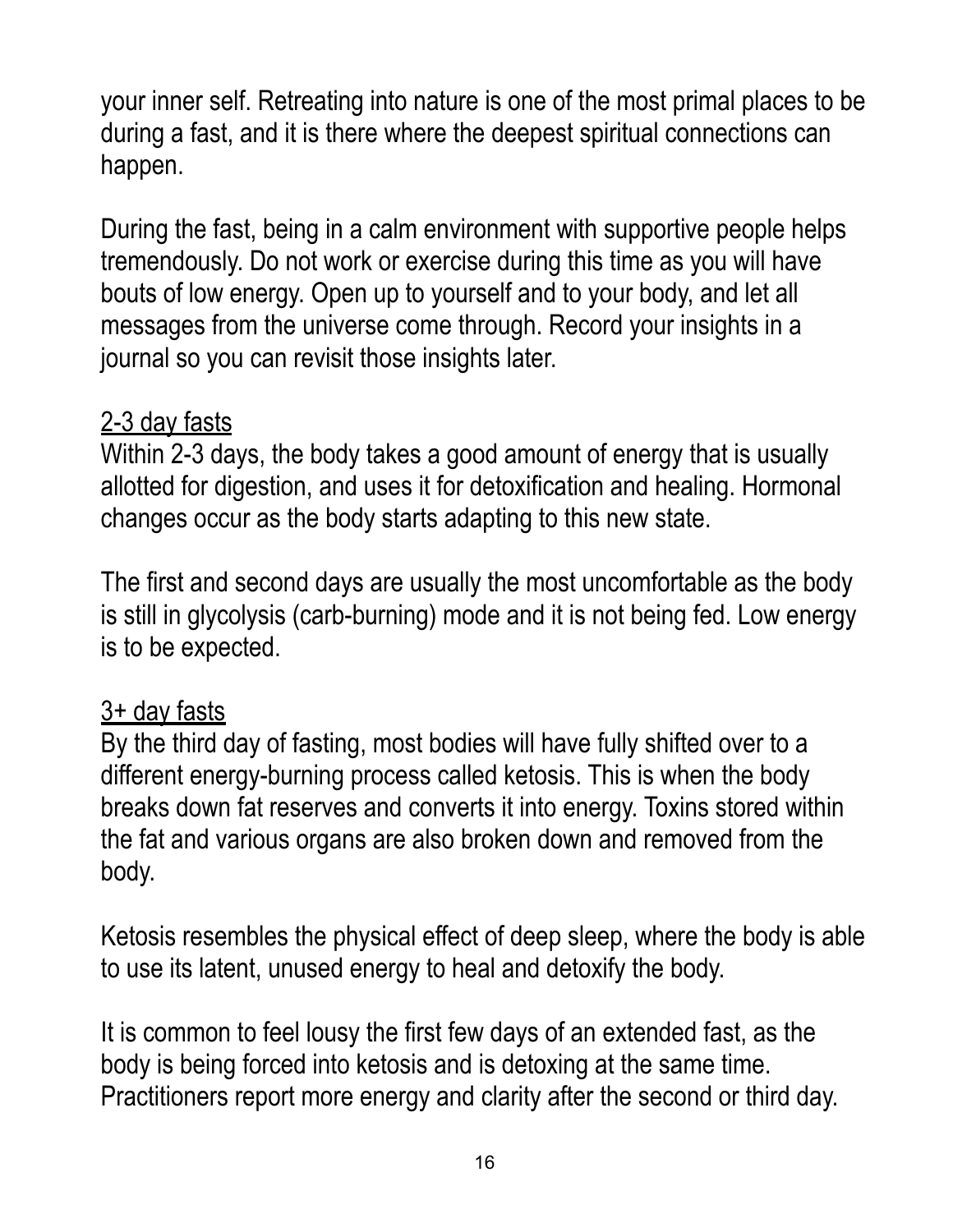#### 10+ day fasts

The body begins to clean out deeper stores of toxins like drugs we may have taken at any point in our lives. Practitioners report feeling their denser organs like teeth and bones detoxing and repairing during longer fasts. Mental, emotional, and spiritual awareness is heightened during longer fasts.

**Dry fasting** is the intake of nothing into the body. Dry fasting is a highly powerful detox and healing technique used by some. Completely restricting food and water forces the body to enter a highly adapted state that offers cellular renewal at the deepest level. All non-essential material in the body is recycled to sustain the essentials, or eliminated. For most people, dry fasting is not recommended, as it may result in kidney damage.

The solid food vacation AKA juice feast isn't technically a fast, but is still a good way to remove significant burden from the digestive system.

Juices should be simple combinations of ripe fruits, leafy greens, and more dense vegetables, with heavy emphasis on the fruits as they have the most sugar to sustain your energy throughout the day. You can still work and be active on a juice feast, provided you drink enough to meet your caloric needs. Experienced fasters and juice enthusiasts commonly go for *many consecutive months* on a juice-based solid food vacation.

Drink two to five large, fresh cold-pressed juices per day, but drink slowly and "chew" each sip to maximize the excretion of digestive enzymes in saliva, assisting and alerting the stomach.

30+ day solid food vacations have been shown to drastically reset the body, reversing chronic diseases like type 2 diabetes, obesity, allergies, skin conditions, and asthma.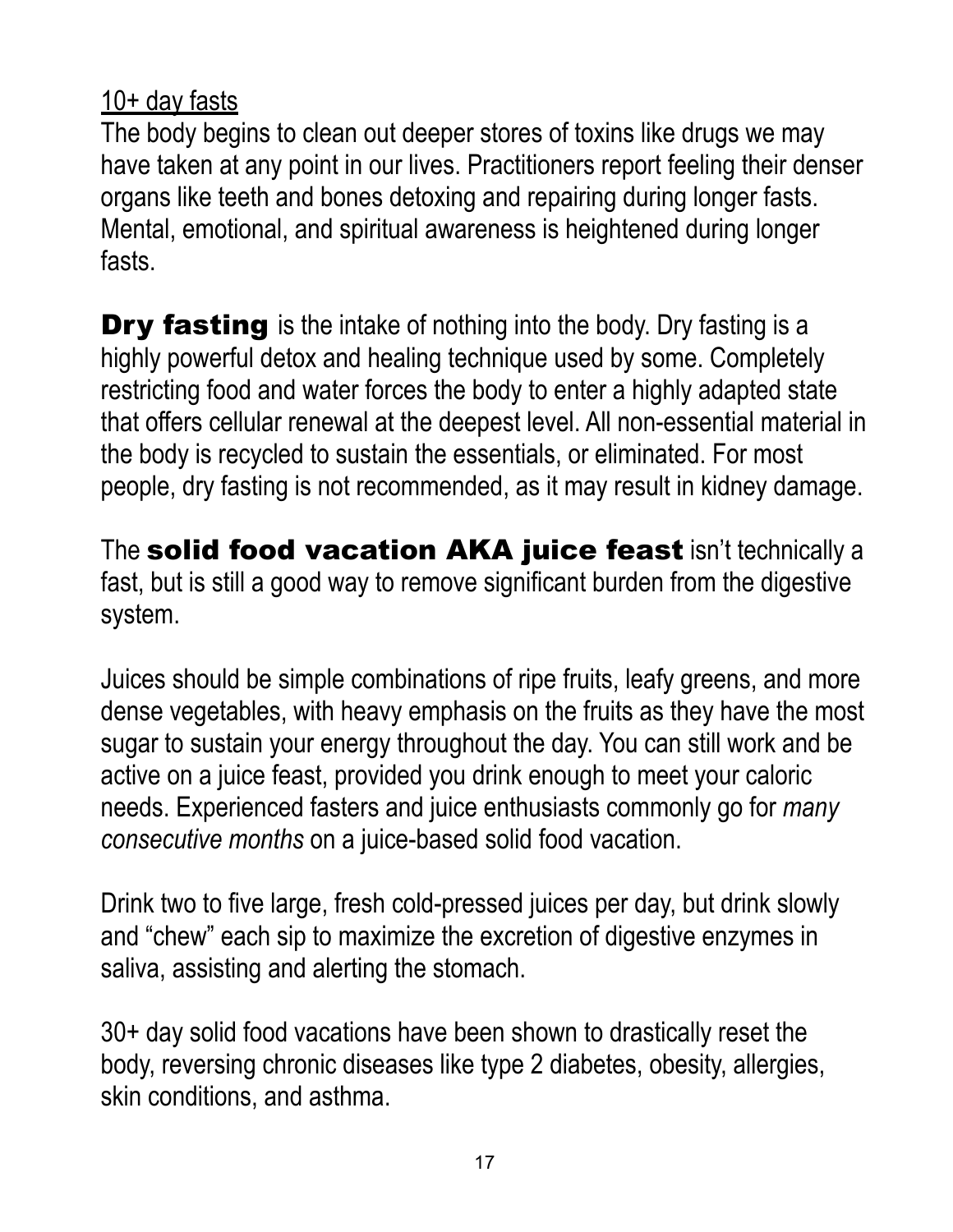# Ayurvedic fasting

The ancient Indian tradition of Ayurveda takes into consideration things holistically, so they prescribe abstaining from certain foods before abstaining from food altogether. Setting a goal to cut out any ingestible that is deleterious to health for a certain length of time is a good practice that builds discipline and focus while giving the body a break from that input.

Can you do a sugar fast? What about fasting from all refined wheat or animal products? How long can you go without alcohol?

Alongside the gradual cleaning of your body's environment, along with proper and simple food combining, fasting is to be done. This practice supports this idea that it's good to take it slow when making dietary changes. "Don't push the river," as they say. It's okay to take years to transition to a new type of eating goal.

Fasting not only alleviates the burden on your digestive system, allowing for quicker healing, but it trains you mentally to turn on and off the switch for consuming food.

From a psychological perspective, fasting has great implications for overcoming other addiction issues and strengthening willpower in general.

*Fasting helps develop awareness, sharpens discipline, supports the body's innate intelligence, and allows one to take personal ownership in the prevention and reversal of disease.*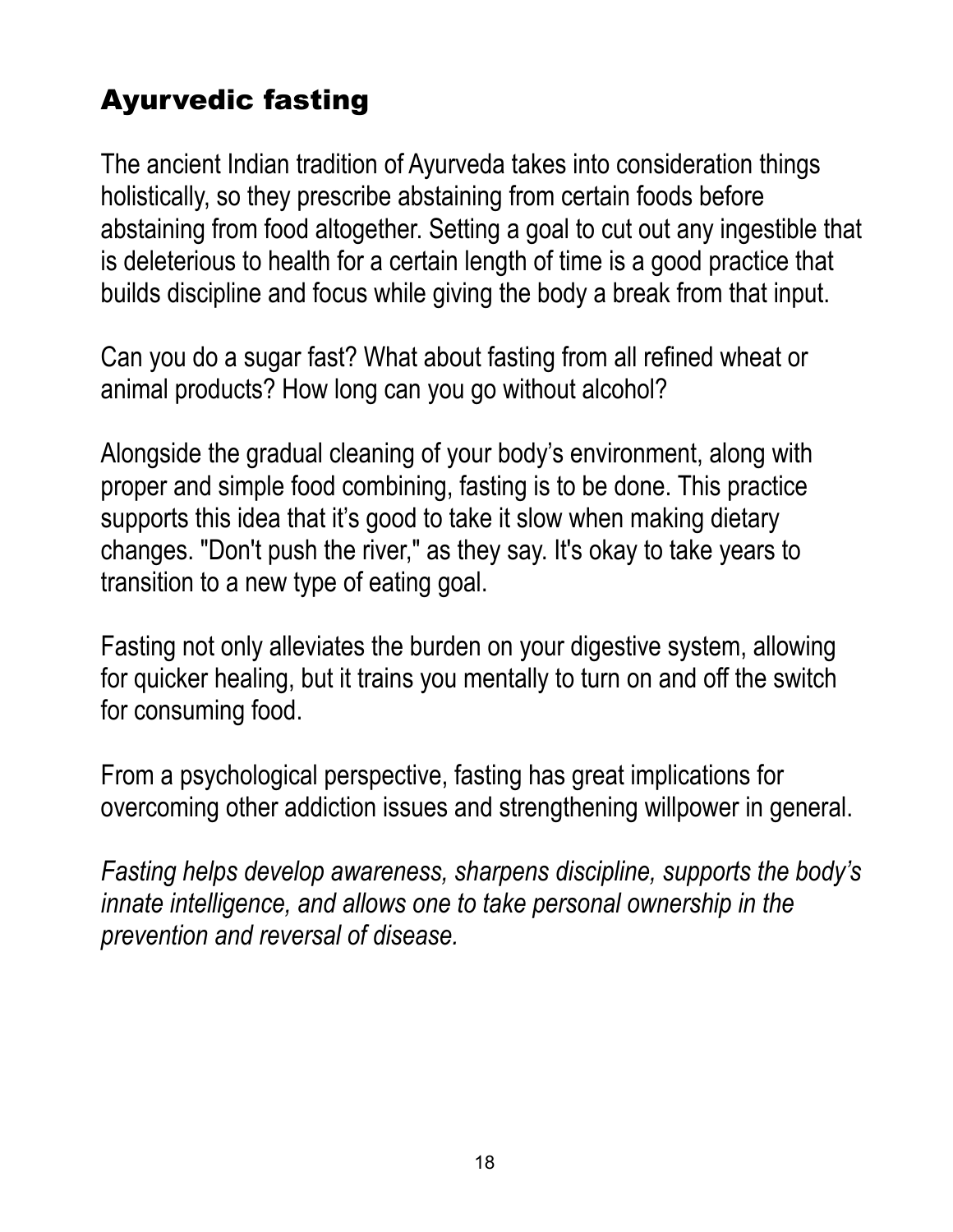# Air

Air, water, and food (in that order) are the most vital things you take into your body. The time it will take for you to die without air is expressed in seconds or minutes. Without water, that time is days or weeks. Without food, it's weeks or months. In other words, you can go one day without water or food, but you can't go five minutes without air.

As Arnold Ehret explains in his book *The Mucusless Diet Healing System*, the human body is primarily an air-gas engine. He writes, "the body's function is that of a pump-system by air pressure, and with an inside circulation of liquids, such as the blood and other saps, the lungs are the pump and the heart is the valve — and not the opposite." This idea reinforces the fact that oxygen in air is the primary fuel for our body.

Breathe in, breathe out. You don't need a reminder to breathe because it's an automatic function of the body. But are you breathing properly?

Always breathe through your nose. Your nostrils and sinus cavity filter, warm, and moisten the air you inhale, making it more bioavailable than air that comes in through the mouth.

Excessive mouth breathing can cause your facial structure to collapse inward and cause snoring, sleep apnea, and crooked teeth. If this happens, continuous proper nose breathing will actually re-form your sinus and facial structure back to normal.

Full belly breaths - when you take a big breath, do your shoulders go up? They shouldn't. The breath should always be directed toward the deepest part of your lungs. As you take a big breath, push your belly outwards and feel your ribcage expand.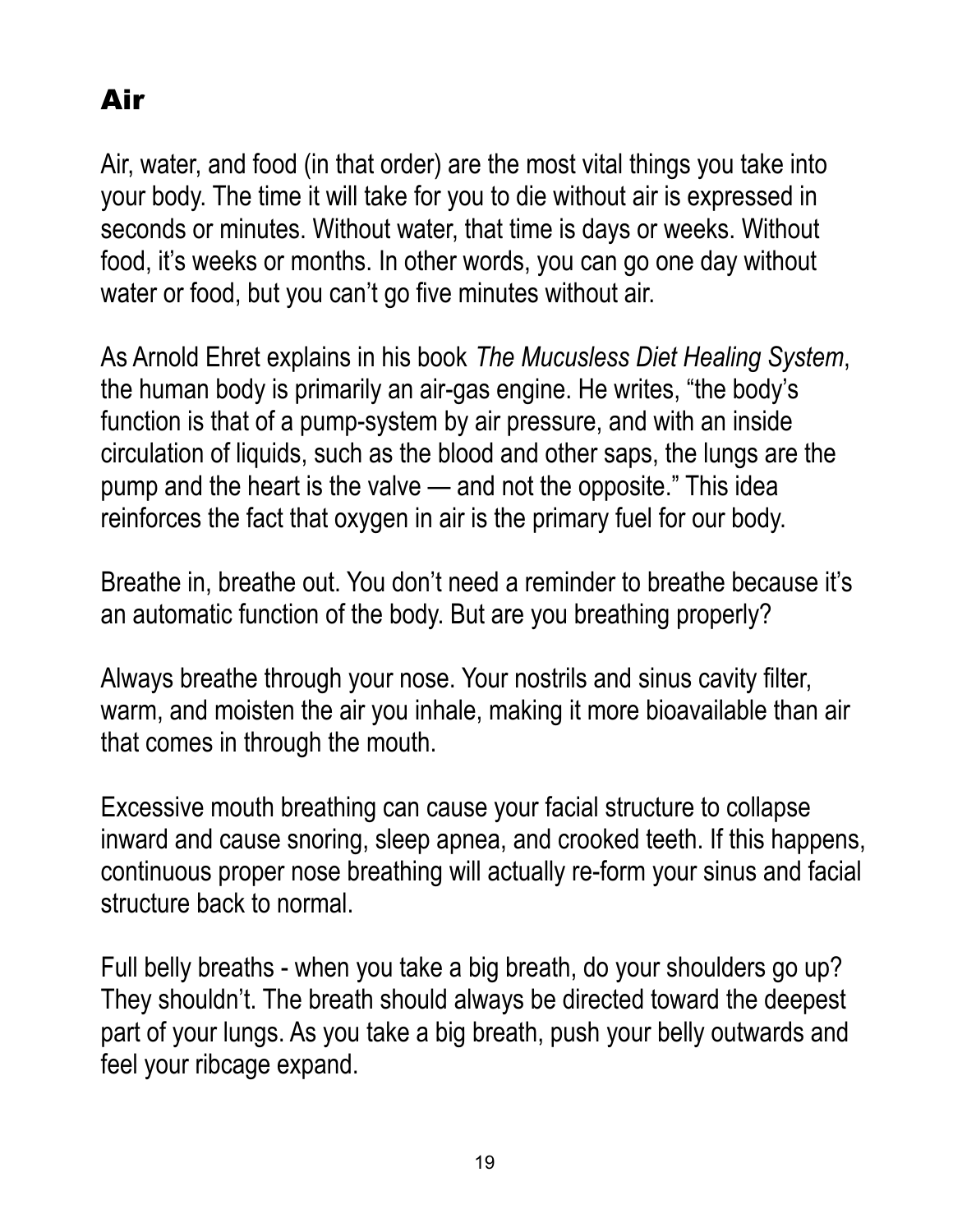Breathing exercises can be done by anyone to cultivate very powerful results.

If you feel stressed and want to calm down quickly, inhale twice through your nose (one deep inhale then a 2nd quick inhale with no exhale in between), then breathe out long through your mouth. The calm feeling that follows is known as the "physiological sigh" by neuroscientists.

Wim "The Iceman" Hof is a great example of someone who harnesses the inner fire through breath control, which he is now teaching the world how to access.

Similar breathing techniques that offer profound health benefits include Tummo, Sudarshan Kriya, Nadi Shodhana, Buteyko Breathing, Tibetan Inner Fire Meditation, Holotropic Breathwork, and the DeRose method.

**Exercise** is a great pulmonary stimulant. Make sure you are moving your body adequately every day.

Regular full-body engagement in exercise pushes lymph through the body's lymphatic system, which is the sewer system of the body.

Increased aerobic activity speeds up detoxing and provides energy and mental clarity. Physical and emotional stresses can be burned with a workout, and flow state can be achieved when engaged in a fun activity that also requires full body cardio. Find the activities that work for you that you actually enjoy doing, whether it's biking, dancing, strength training, rock climbing, or team sports like basketball.

Regular moderate exercise and activity is essential in maintaining a healthy life.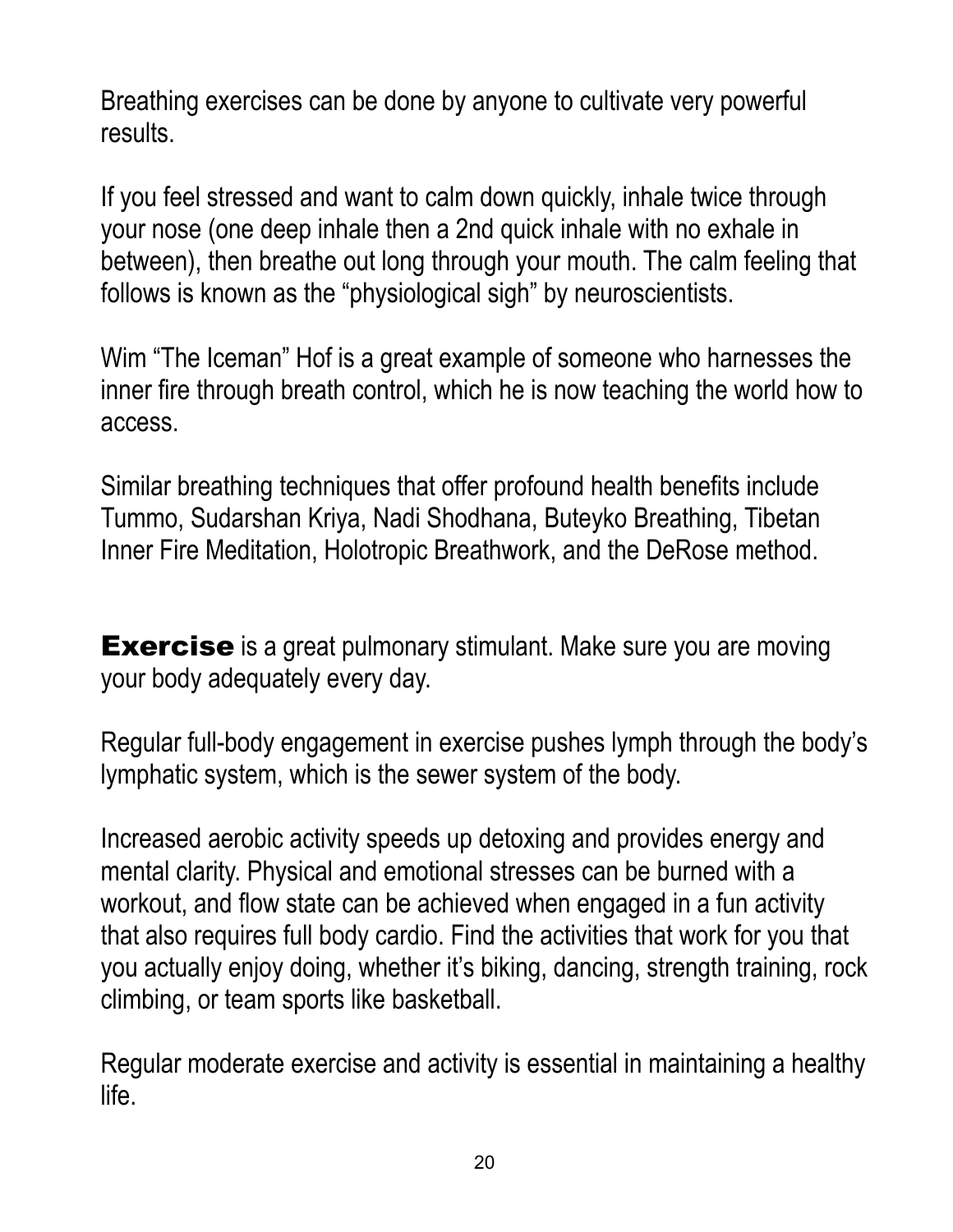### Water

The human body contains up to 75% water. Water is the basic vehicle for blood and lymph fluids, and allows for cellular oxygenation, conductivity, delivery of nutrients, and removal of wastes. Access to quality water is important yet increasingly hard. Tap water generally contains harsh, toxic chemicals.

If you are unsure of the quality of your tap water, test it. You can buy a Total Dissolved Solids (TDS) meter online for under \$20, a tool which measures the electrical conductivity in a sample of water with two small metal prongs and shows a reading in parts per million. If the number is high, in the triple digits, that's known as hard water and it contains mineral contaminants like chlorine, fluoride, calcium, magnesium, and potentially lead. Soft water contains relatively fewer metals.

Distilled water has 0 parts per million of dissolved solids. It is pure H2O. Contrary to popular belief, drinking distilled water will not harm you in any way; it will only lighten the burden of toxic build up which is the cause of disease. Spring water is another good choice.

The best quality water is found in fresh fruits and vegetables, as it is highly structured and easiest for cells to assimilate. Not H2O but H3O2, plant-structured water is also known as the "fourth phase of water" and "living water."

After air, the first thing you should put in your body in the morning is water. Not coffee, tea, juice, energy drinks, or food. Water and more water. The average human is dehydrated. The color of your urine is a good indicator of how hydrated you are. Urine should be clear with a very slight tint. Many common ailments like headache, soreness, and irritability are symptoms of dehydration. Drink and eat your way back to health.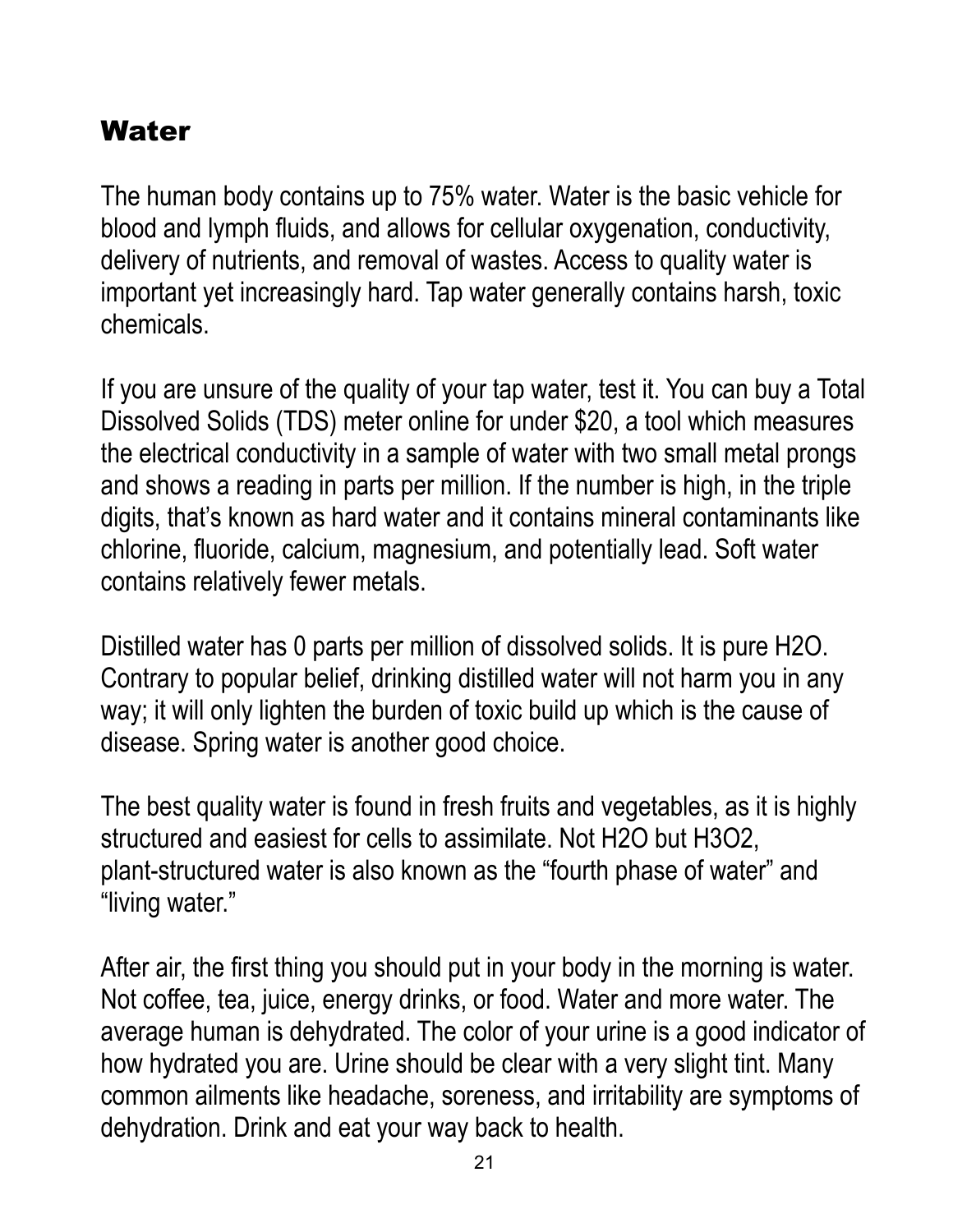## Food

The most optimal food for humans is fresh fruit. It's the only edible whole food in its unprocessed form that humans are naturally attracted to, that we want to pick up and consume without processing first in any way (other than peeling or cutting). When eaten, fruit leaves behind a minimal toxic burden while providing all necessary nutrients in proper proportions.

Humans evolved to love sweet things because our bodies burn glucose, which ripe fruit provides readily. Fruit is a primary source of amino acids, the building blocks of protein. Fruit is abundant in insoluble fiber which is crucial to the process of healthy digestion. There is a common misconception that eating too much fruit will spike your blood sugar leading to unstable energy and even diabetes. The sugars in fruit are packaged in the perfect ratio to all other nutrients the body needs (water, fiber, protein, fat, etc.) and do not cause sugar spikes or crashes unless combined or eaten with excess fats.

Move toward a fresh plant based diet. Eat hydrating fruit for breakfast instead of overt proteins, starches, and fats. Ideas for plant based meals are listed on pages 25-30.

Take it slow. Start by adjusting one thing at a time. Mentally prepare for future adjustments by reading more and writing down your goals. Many people dismiss plant based diets because they tried it and failed. Take time to do it right, to learn to listen to your body and nourish it with simpler, unprocessed foods, transitioning gradually.

Luckily our bodies are so adaptable that in extreme situations we could survive on nothing but less ideal foods like meat. But since most people reading this are not without access to plant based food, it's reasonable to at least reconsider how necessary and normal it is to eat animals. Pages 35-36 are dedicated to the question of eating animals.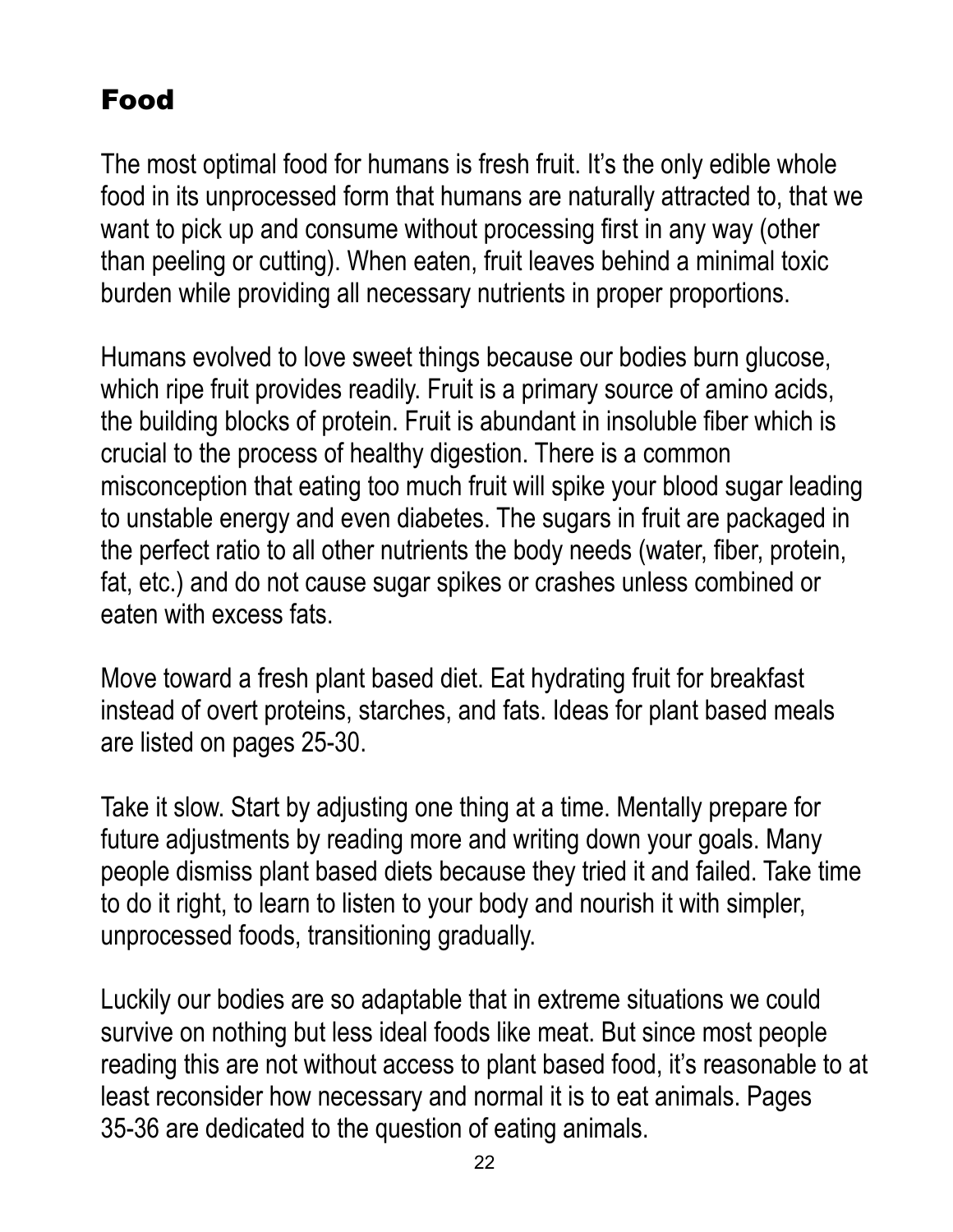#### Not all 'Plant Based' foods are created equal

Food is not binary; any particular food isn't objectively "good" or "bad." It's how the product is grown, prepared, and consumed that gives food relative quality.

Look at wheat or "gluten" for example.

Wheat option A: genetically modified wheat, grown as a monoculture, no biodiversity, in soil that is dead, sprayed with synthetic fertilizer, pesticides, herbicide, fungicide, that is then harvested and stripped of its bran and the germ, the most nutritionally potent parts, bleached, refined, baked into "bread" with stabilizers and preservatives and flavorings.

Wheat option B: heirloom wheat grown in biodiverse, naturally composted soil, harvested by hand, sprouted in its full grain which breaks down the complex carbohydrates and starches into simpler versions, unlocks enzymes, and initiates the germinating life force, minimally processed into whole grain flour, mixed with salt and yeast in a small batch and baked into a crusty bread.

Which would you prefer? Option A is why people are now "allergic to gluten." Processed wheat products are completely denatured and usually contain high amounts of the toxin glyphosate, destroying the biodiversity in your intestines. The local, artisan, nutrient-rich, small batch bread is of higher quality and is more nourishing than the other.

Look at every food and drink very critically. Where did it come from? If it was made in a factory it's best to avoid these foods.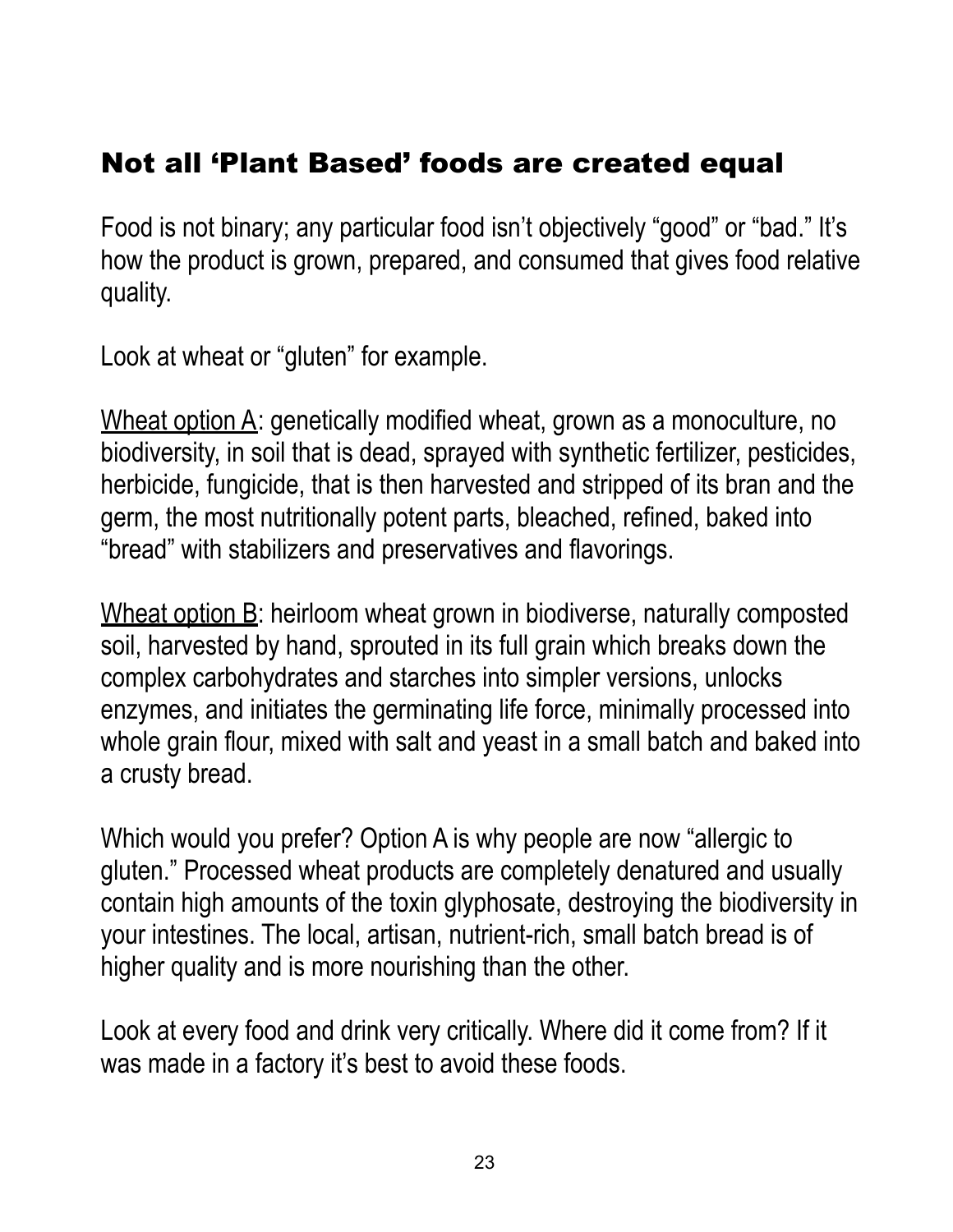Many vegan meat substitutes have the illusion of being plant based and therefore natural and healthy, but are highly factory-processed, therefore not bioavailable and detrimental on the road to healing.

#### Here are the ingredients in a Beyond Burger:

Pea Protein Isolate, Expeller Pressed Canola Oil, Refined Coconut Oil, Water, Yeast Extract, Maltodextrin, Natural Flavors, Gum Arabic, Sunflower Oil, Salt, Succinic Acid, Acetic Acid, Non-GMO Modified Food Starch, Cellulose from Bamboo, Methylcellulose, Potato Starch, Beet Juice Extract (for color), Ascorbic Acid (to maintain color), Annatto Extract (for color), Citrus Fruit Extract (to maintain quality), Vegetable Glycerin.

Do any one of those ingredients sound delicious to you? Can you even consider any of these ingredients "food"?

Beyond burgers, and most synthesized "meat substitutes," are a bastardization of plant based food. Lab technicians took plants and unnaturally created isolates, extracts, oils, acids, starches, and celluloses to synthesize the experience of eating meat.

Not only do we want to undo our cultural conditioning and break the emotional attachment to the feeling of eating animal flesh, there is no nutritional benefit to consuming a product like fake meat, only detriment. Avoid all highly processed food like this, vegan or not.

The lifestyle we were taught to live is contributing to modern diseases like cancer, diabetes, asthma, allergies, heart disease, etc. Three meals a day plus snacks and drinks of refined, denatured, toxic products, on top of childhood vaccines and fluoride tap water, is not sustainable. We must feed our bodies a more species appropriate diet.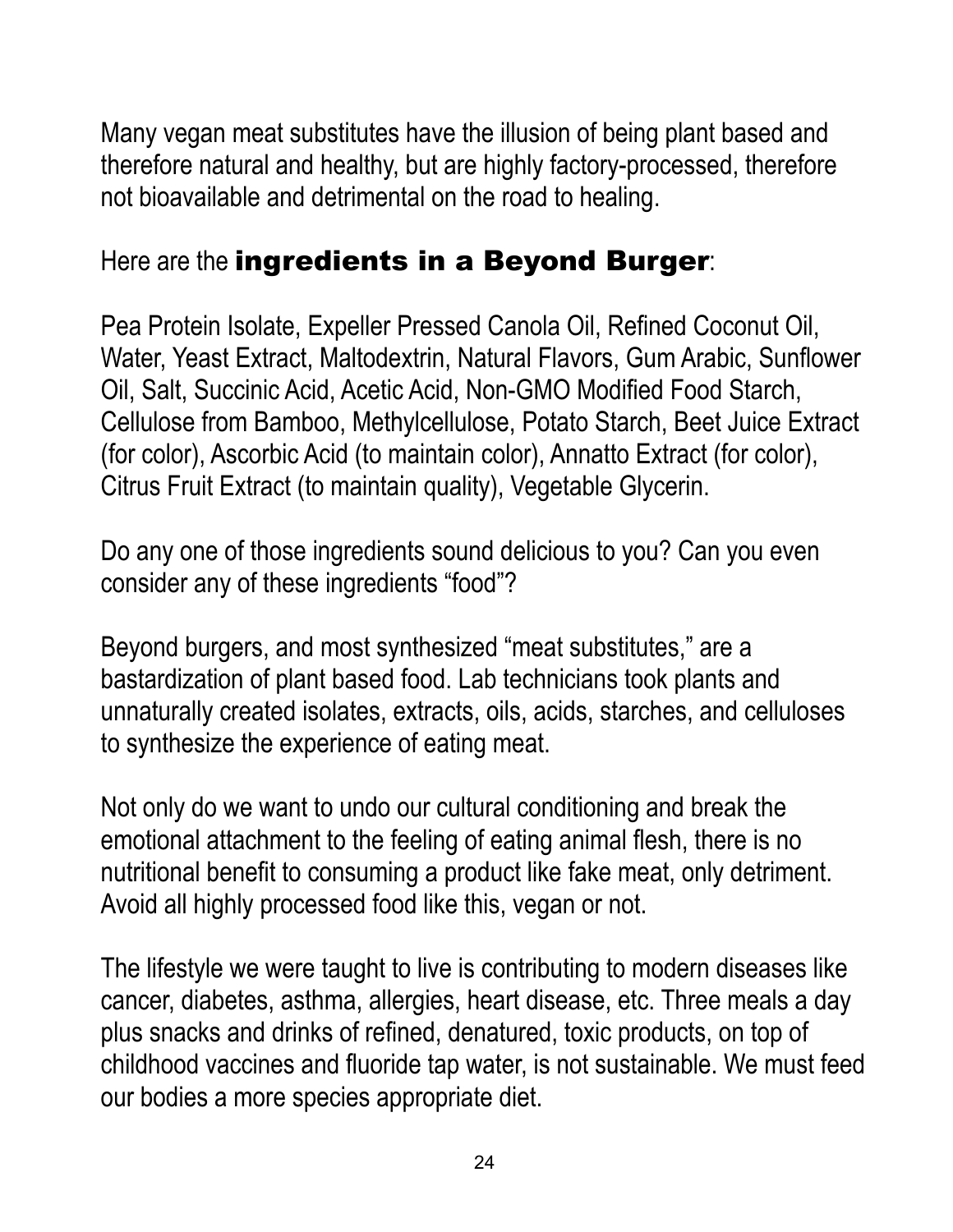## The Natural Human Diet and Fruit Mono-Meals

Start your day eating the cleanest burning food: raw, fresh, ripe fruit. Fruit itself has no healing power; your body is the healer and fruit just provides good fuel while contributing to minimal digestive burden.

Depending on one's condition, usually positive health effects can be seen by just switching from a regular heavy breakfast to one of all fruit. Many people transitioning to this lifestyle practice the "raw til dinner" framework, where the first two meals are fruit-based, and dinner is a cooked meal.

Any delicious fruit can be eaten as a mono meal, which is a meal of only 1 ingredient. Your stomach prefers simpler food combinations because it knows better what enzymes and acids to release, and doesn't have to work as hard to digest the food. Try it. Pick a delicious fruit, and eat that one kind until you are full.

Some widely accessible mono meals include hydrating fruits like watermelon, oranges, grapes, apples, or bananas. Mono fruit meals are especially good for breakfast, as they are hydrating, energy giving, and they start your day and metabolism with proper, nourishing sustenance.

Only eat fruit that is ripe. The best sign of ripeness is a nice sweet smell. Bananas should have brown spots and no green. Pineapples should be golden yellow on the outside; green means underripe and overly acidic.

Melons must be eaten alone as a mono-meal because melons digest extremely quickly; any other food they are eaten with slows their digestion, causing fermentation and discomfort.

For more information and inspiration on all things fruit, read *Radical Health vol. 2: The Fruit Companion*.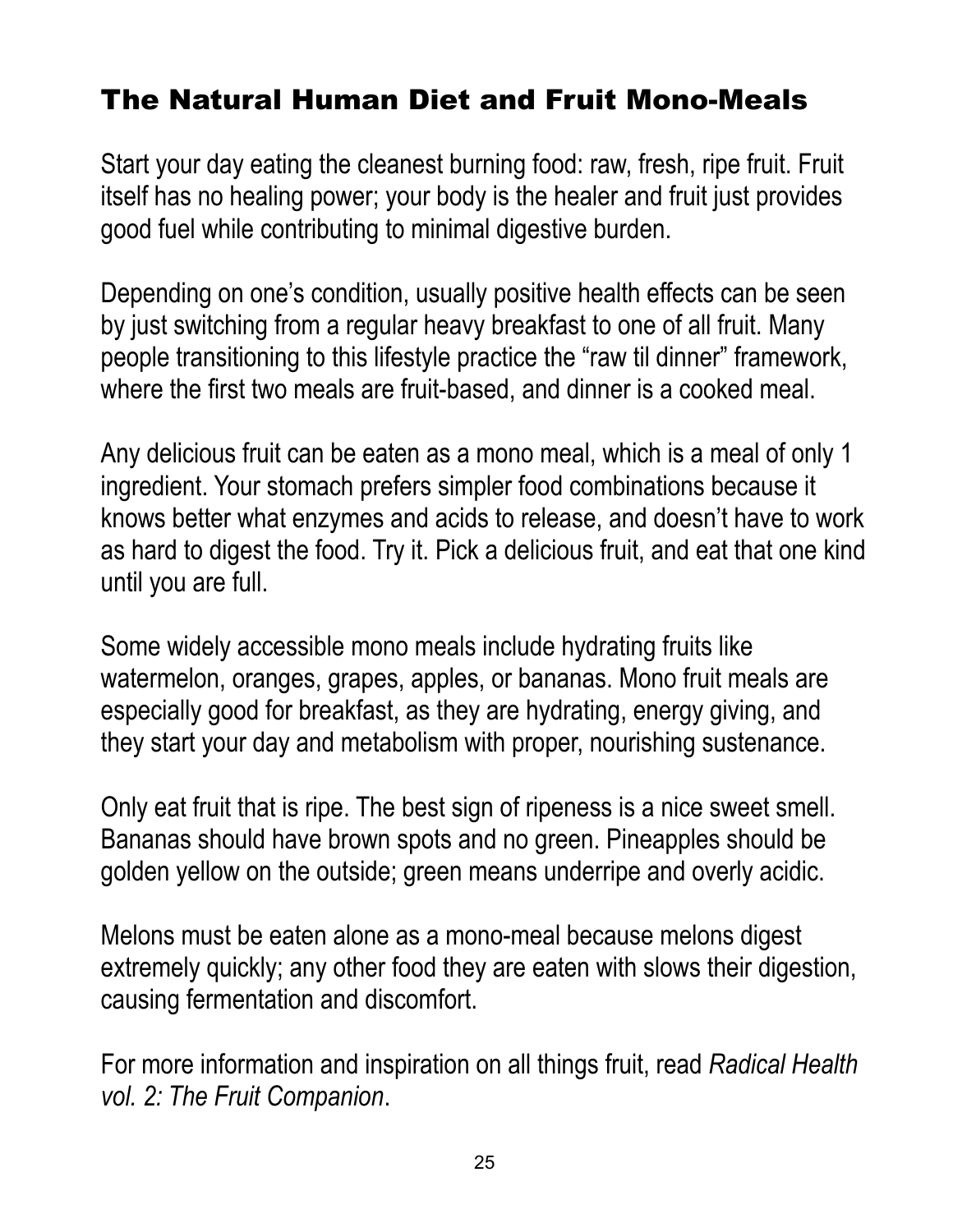**Fruit Salads** (cut into bite size pieces and serve in a bowl)

Acid Fruit Salad - Combine 2-5 of the following: orange, grapefruit, kiwi, pomegranate, pineapple, strawberry, apple, pear, peach, mango, plum, grape, cherry.

Sweet Fruit Salad - Combine 2-5 of the following: fig, papaya, banana, apple, pear, peach, mango, plum, grape, cherry.

**Smoothies** (combine ingredients and blend)

The Basic: 4-8 frozen bananas, 8-10oz fresh leafy greens (like spinach, kale, sprouts, lettuce, radish/beet tops), ½ cup water.

Carrot Cake: 4 frozen bananas, 2 grated carrots, 1 glob of sunflower seed butter, cinnamon, cardamom, plant based milk.

Dark Green Smoothie: bananas, dark berries (like blueberries, blackberries, raspberries, cherries), dark greens (beet/radish tops, kale, swiss chard, spinach, collard greens, mustard greens), spirulina.

Mango Freeze: Frozen mango, blended.

Extra Pulpy Orange Juice: Oranges and lettuce, blended.

Smoothie tips:

-Invest in a good blender.

-Peel and cut bananas and mangoes before you freeze them.

-Don't chug the smoothie… drink it slowly while chewing each sip, swooshing the smoothie around your mouth while really tasting it. This will warm the food in preparation for the stomach and trigger release of saliva to aid overall digestion. -Try adding sprouted seeds and microgreens to smoothies for extra nutrition. -Add 1/4 - 1/2 avocado, fresh coconut meat if more fat and calories are desired.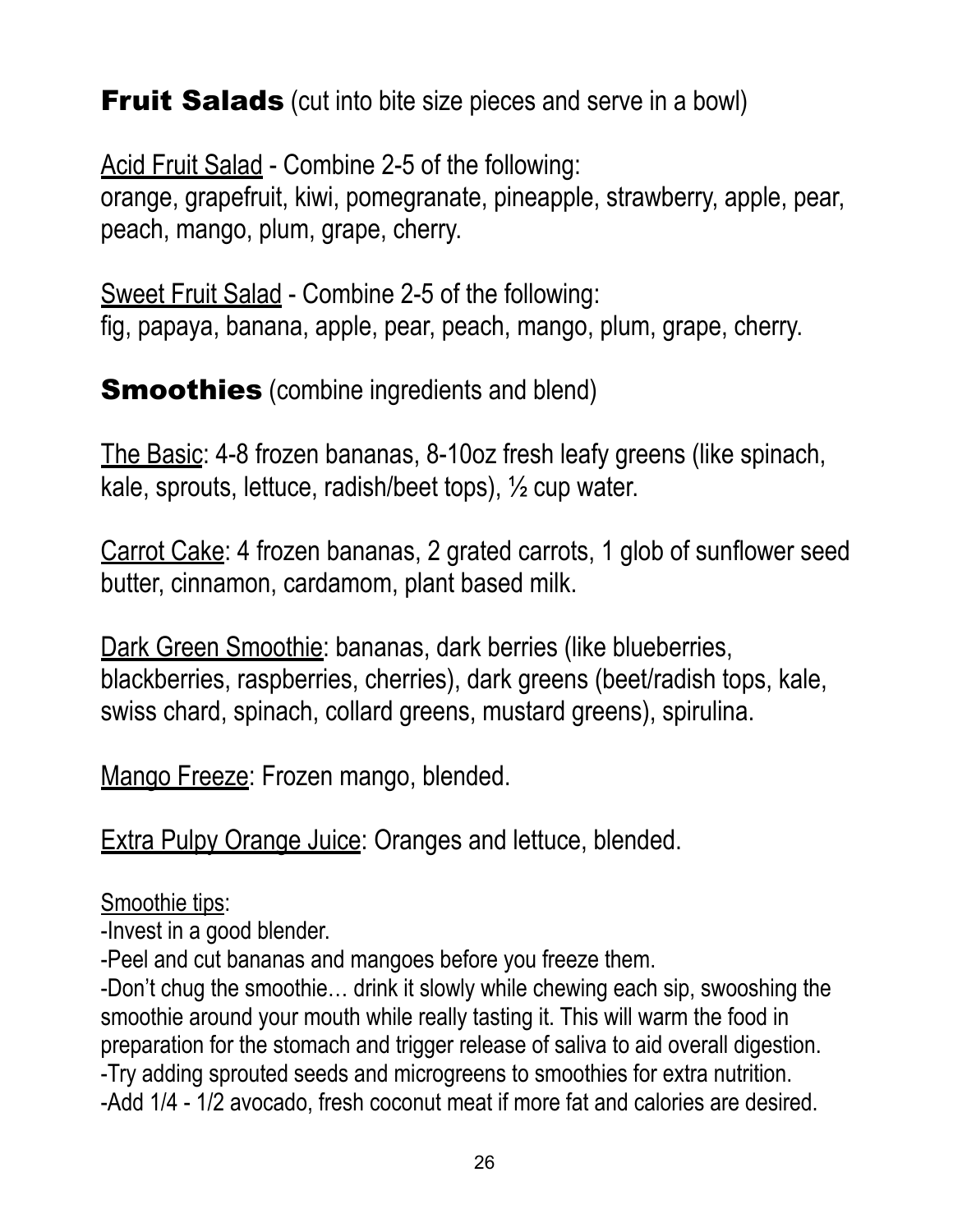# **Salads**

Raw Vegetable Salad - combine 1-2 ingredients from each category: -Raw leafy greens (lettuce, baby spinach, salad mix, young kale, finely chopped cabbage) -In-season vegetables (tomato, cucumber, pepper, squash, radish, celery, carrot, green onion) -Fresh fruit (grapes, berries, mango, apple, citrus) -Fresh herbs (basil, parsley, dill, cilantro) -Sprouts (sunflower, mung bean, alfalfa, broccoli, radish, cress) -Fatty fruits\* (avocado, olives) \*sparingly

There are thousands of possible combinations of the ingredients above. Keep it simple by using a mountain of raw, tender leafy greens as a base, and picking a few other fresh ingredients to support the flavor, texture, and nutritional content of your greens.

Once a taste for raw vegetables is acquired, there is no need for salt, vinegars, and oils to "dress up" salads. If a dressing is desired, make your own, or keep it simple with a squeeze of citrus or some blended mango. Over time a taste for simpler combinations will develop (try just lettuce and grapes or just lettuce and tomato).

A tiny amount of color can make a bed of leafy greens look way more delicious - purple cabbage, shredded carrot, sliced tomato, or nasturtium flowers can make a bowl of greens look much more appetizing.

Raw, shredded or spiralized zucchini, yellow squash, and cucumber make a great noodle substitute.

Simple and minimal food combining is highly conducive to ease of digestion. An old Japanese recommendation is to eat less than 30 ingredients per day.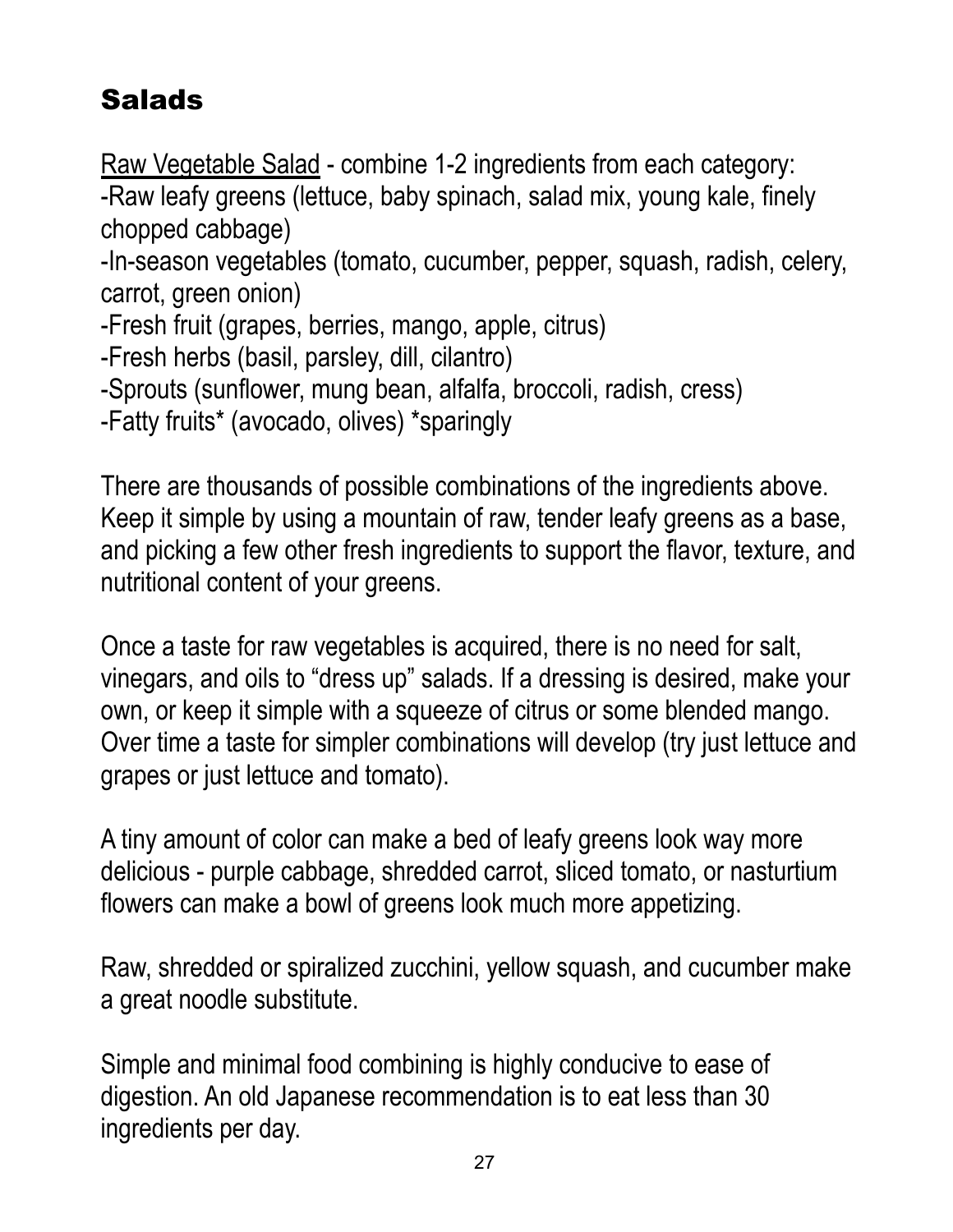Home-cooked food, while not as ideal as fresh hydrating fruits and vegetables, can be used to transition away from a standard diet. The cooked food options offered here focus on the more hygienic options for the body, so there is no meat, no dairy, no oils, no sugar, no additives, and they are whole foods. Food that you prepare yourself is going to be of higher quality than anything from a package, can, or restaurant by nature of it being combined more simply, with fewer ingredients, and less processing.

Denser legumes like beans benefit from 8-12 hours of soaking before cooking. Oils and vinegars are not healthful. If needed, use unrefined and sparingly. Herbs and spices are medicinal and should be used as such.

Lighter foods to cook (steam, low saute, boil, or grill):

Leafy Greens: kale, swiss chard, bok choy Brassicas: cauliflower, broccoli, kohlrabi Nightshades: peppers, tomatoes, eggplant Aliums: onion, garlic, garlic scapes, ramps Summer squashes: zucchini, yellow summer squash Sweet fruits: banana, peach, apple

More dense/complex foods (roast or boil):

Starchy roots: sweet potato, potato, yuca Whole grains: quinoa, brown/wild rice, oats, freekeh Legumes: garbanzo, mung, black beans, lentils Winter squashes: acorn squash, butternut squash, pumpkin Root vegetables: carrots, beets, celery root, radish Nuts and seeds (high in fat, use sparingly): almonds, walnuts, sunflower seeds, cashews.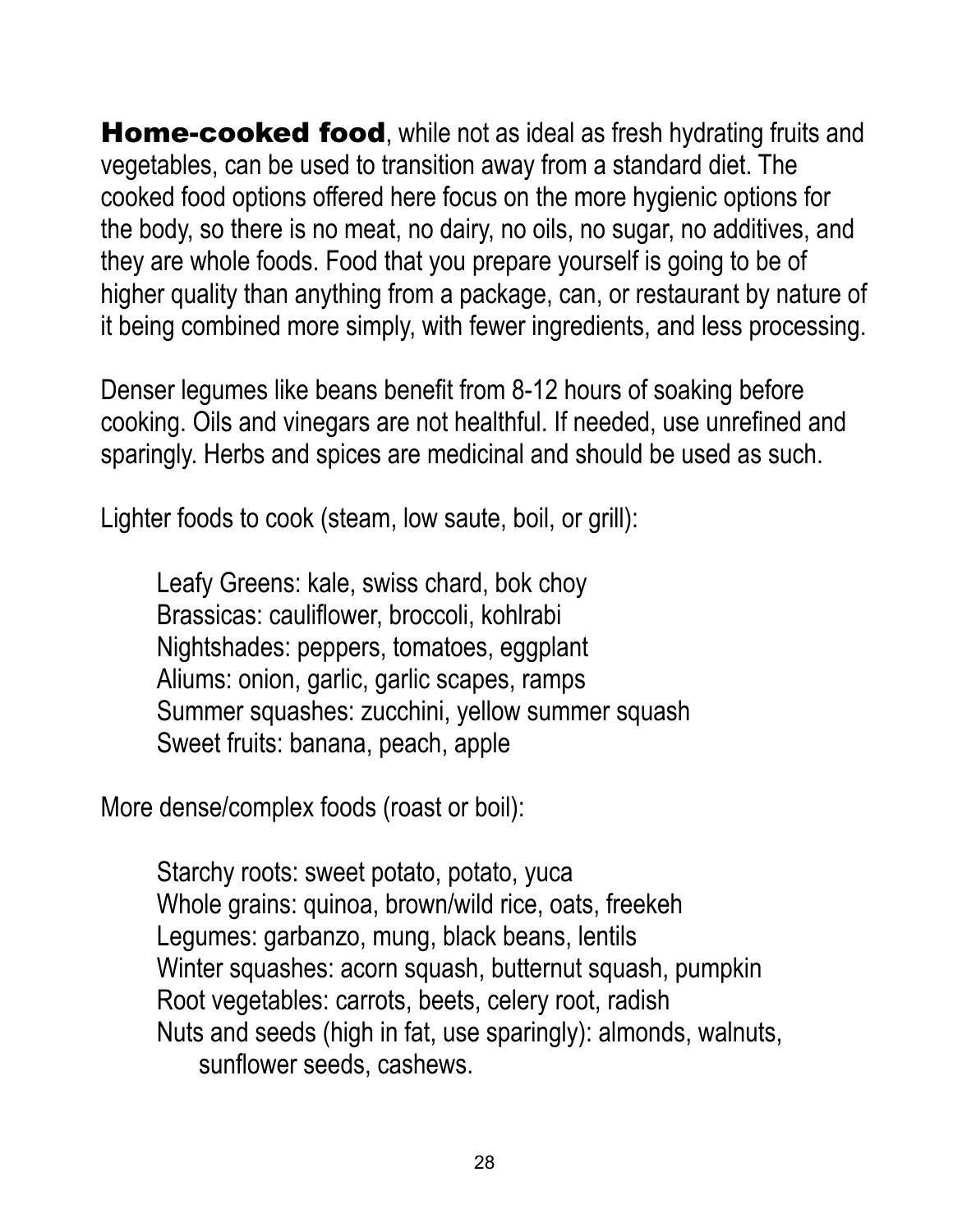# Lentils and sauce

Red lentils in stewed tomato sauce: simmer tomatoes, sun-dried tomatoes, red pepper, onion, and vegetable broth on low for 1-4 hours. Add red lentils and more broth and cook until lentils are done. Add lemon juice and stir. Garnish with microgreens or chopped herbs.

Green lentils in garlic herb sauce: Roast one head of garlic until soft. Simmer chopped swiss chard, spinach, and herbs in coconut milk or coconut water until soft. Add cooked green lentils, lime juice, and roasted garlic, and let simmer until desired thickness. Garnish with cilantro.

Yellow lentils in coconut ginger sauce: Boil cubed carrots, butternut squash, grated ginger, grated or powdered turmeric, and yellow lentils in coconut milk and vegetable broth. When lentils are very soft, blend some of the mixture and return it to the pot. Add chili spice as desired.

\*Too much spice is enervating and counter-productive to healing, but spicy food is traditionally used to stimulate blood flow and open up clogged sinuses.

#### Buddha Bowl

These dishes generally contain a wider variety of denser foods like tofu, legumes, grains, cooked vegetables, and sauce. These denser foods are beneficial when used to transition to a raw food lifestyle. It may take years to cut out animal products from one's diet; it may take longer to cut out cooked foods. While you are moving toward the high-fruit, raw food lifestyle, enjoy a combination of grains, legumes, and sauce, with both raw and cooked vegetables.

Choose one from each category and arrange in a large bowl.

- Grains: brown rice, quinoa, amaranth, wheat berries,
- Legumes/protein: lentils, edamame, beans, tofu, tempeh,
- Raw veggies: greens, shredded carrot, shredded cabbage, radish
- Non-sweet fruit: tomato, cucumber, bell pepper, avocado
- Cooked veggies: sweet potato, bell pepper, onion, greens
- Sauce (ideas to follow)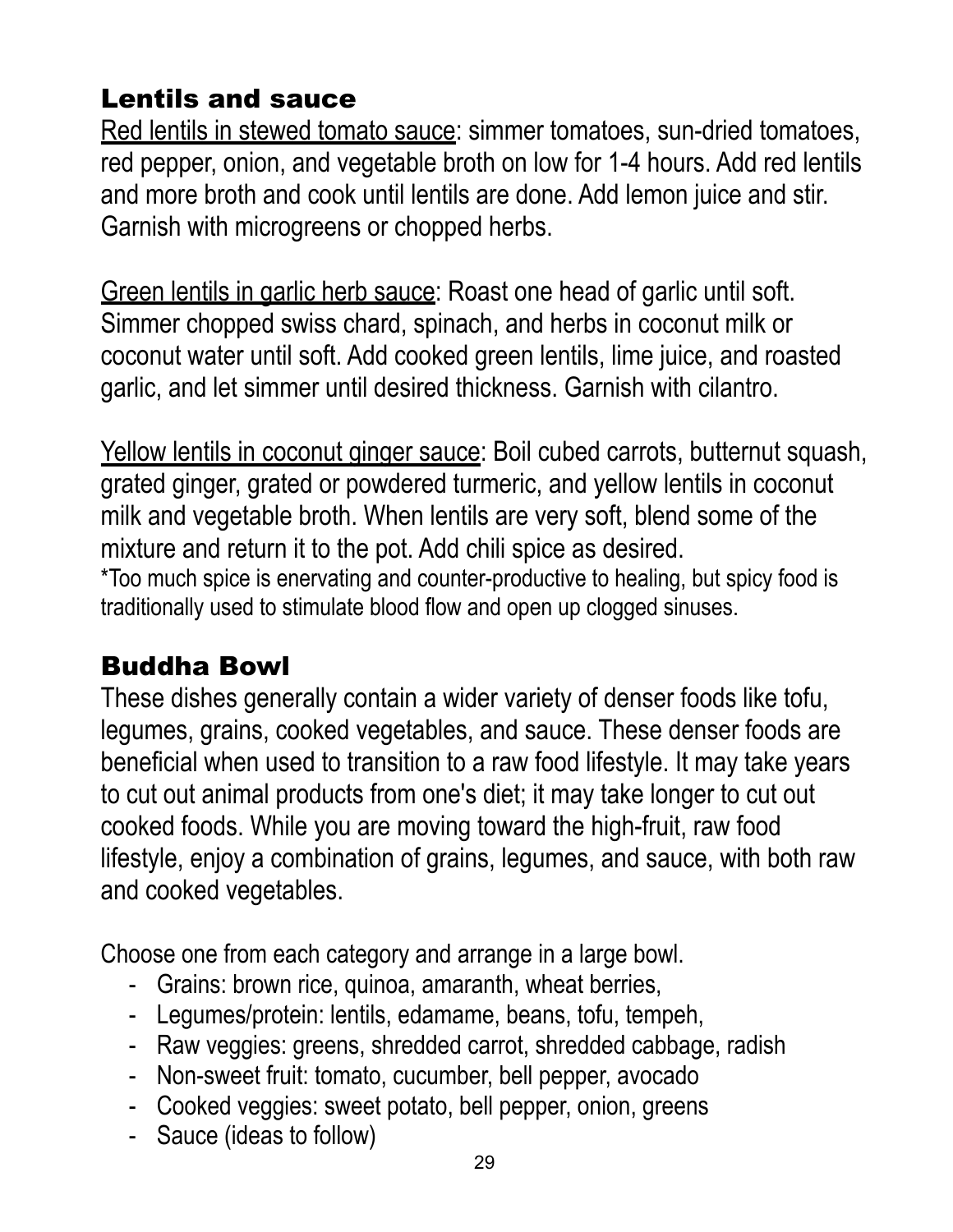# Sauces and Dressings

Mango dressing: fresh ripe mango, blended.

Berry dressing: strawberries, raspberries, and a touch of water, blended Mustard dressing: stone ground mustard, orange juice

Pad Thai sauce: lime juice, almond butter (or tahini)

Cashew sauce: soaked cashews, dates, and water, blended.

Avocado sauce: Avocado and citrus juice, blended. Add water as needed. Sweet potato sauce: Roasted sweet potato (no skins) and tomato juice, blended.

Ketchup: tomato juice, reduced on the stove until it is thick and sweet. Pesto: basil, parsley, spinach, lemon juice, water, roasted garlic, and tahini

blended.

# **Culture**

Food is a key element in culture and community, so central to our lives that it easily becomes intertwined with our identity. Sharing food is a way to connect, nourish, give, receive, express love, and generally feel good. Unfortunately much of the food that is connected to modern cultures and lifestyles damage the human body when eaten with regularity.

If you make a personal decision to stop eating or drinking something, you may experience dissonance in social situations. Friends and family may react negatively to your new habits if they don't yet understand, but communicate honestly and without judgement and your circle will eventually show support. Stand by your conviction and don't feel pressured to partake in anything if you truly don't want to.

You don't have to stop eating cooked food altogether, but you can always make strides toward simpler versions of your favorite dishes. For more fresh and nourishing meal ideas, both raw and cooked, read *Radical Health vol 3: Recipes for Life*.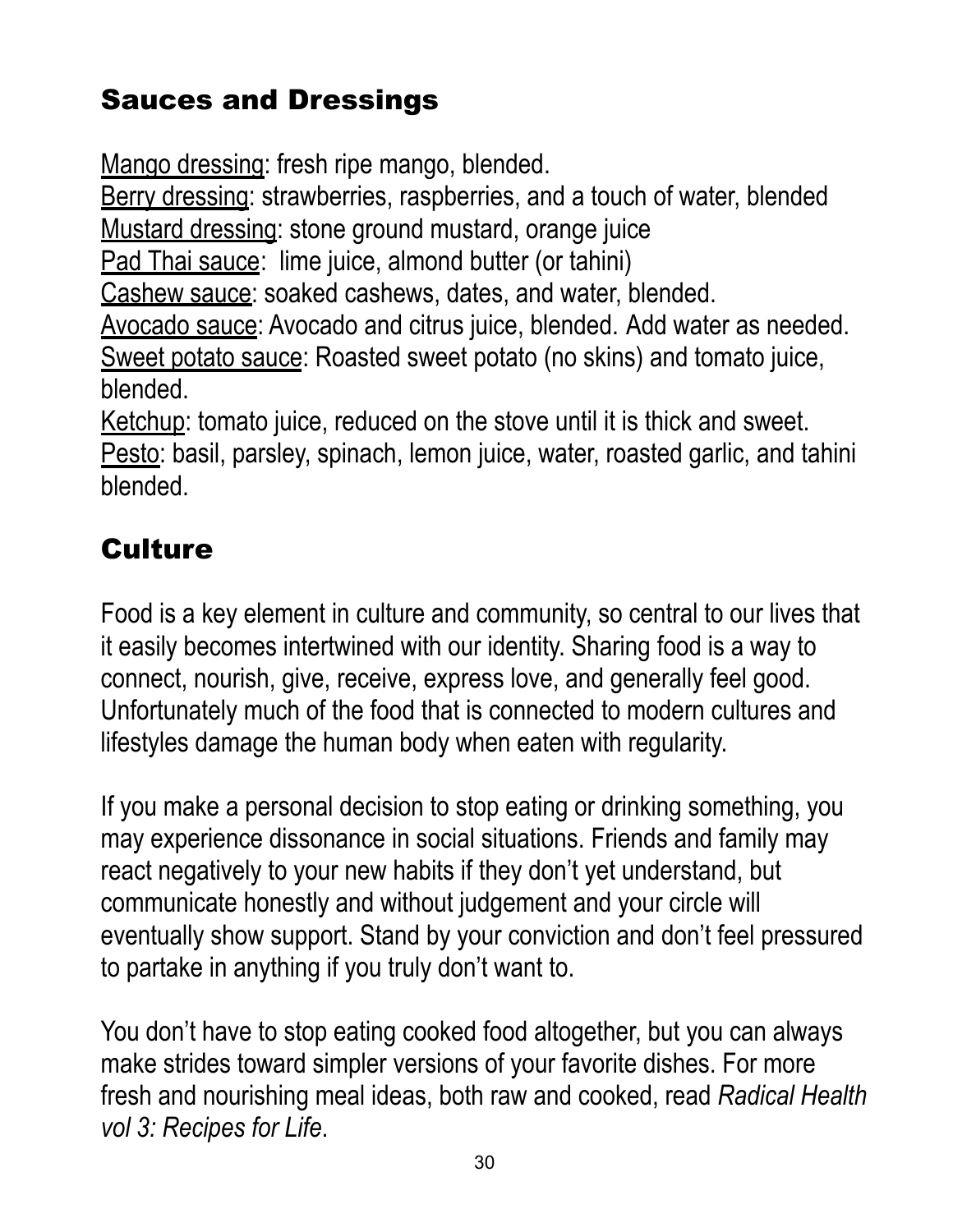# Localize the Food System

Sourcing fresh, local, and organic is always ideal. The best ways to do that are to:

- Grow your own vegetables
- Invest in Community Supported Agriculture (CSA) through a local farm-share program
- Shop at farmer's markets
- Look for the local and organic labels at your grocery store
- Buy produce in season

Many farms sell boxes of fresh, local fruits and vegetables. Find the farms and CSA distribution options near you.

CSA was originally a model where the consumer would pay for about 10 weeks of food up front to provide support for the farm's seasonal operations, but now there are more options to pay on a weekly basis, and even modify the options for what types of vegetables you receive.

The **organic** label, while a good beacon directing us toward sustainable food choices, does not accurately reflect the nature of how the food was grown or how toxic it may or may not be. Farms must pay a hefty fee to become certified organic, and oftentimes choose not to pay for the label while still practicing superior growing techniques. On the other hand, many farms are certified organic, but they still use toxic growing and spraying practices.

Whether or not you buy conventional or organic, eat produce that is fresh and ripe, and rinse it off well before you eat it.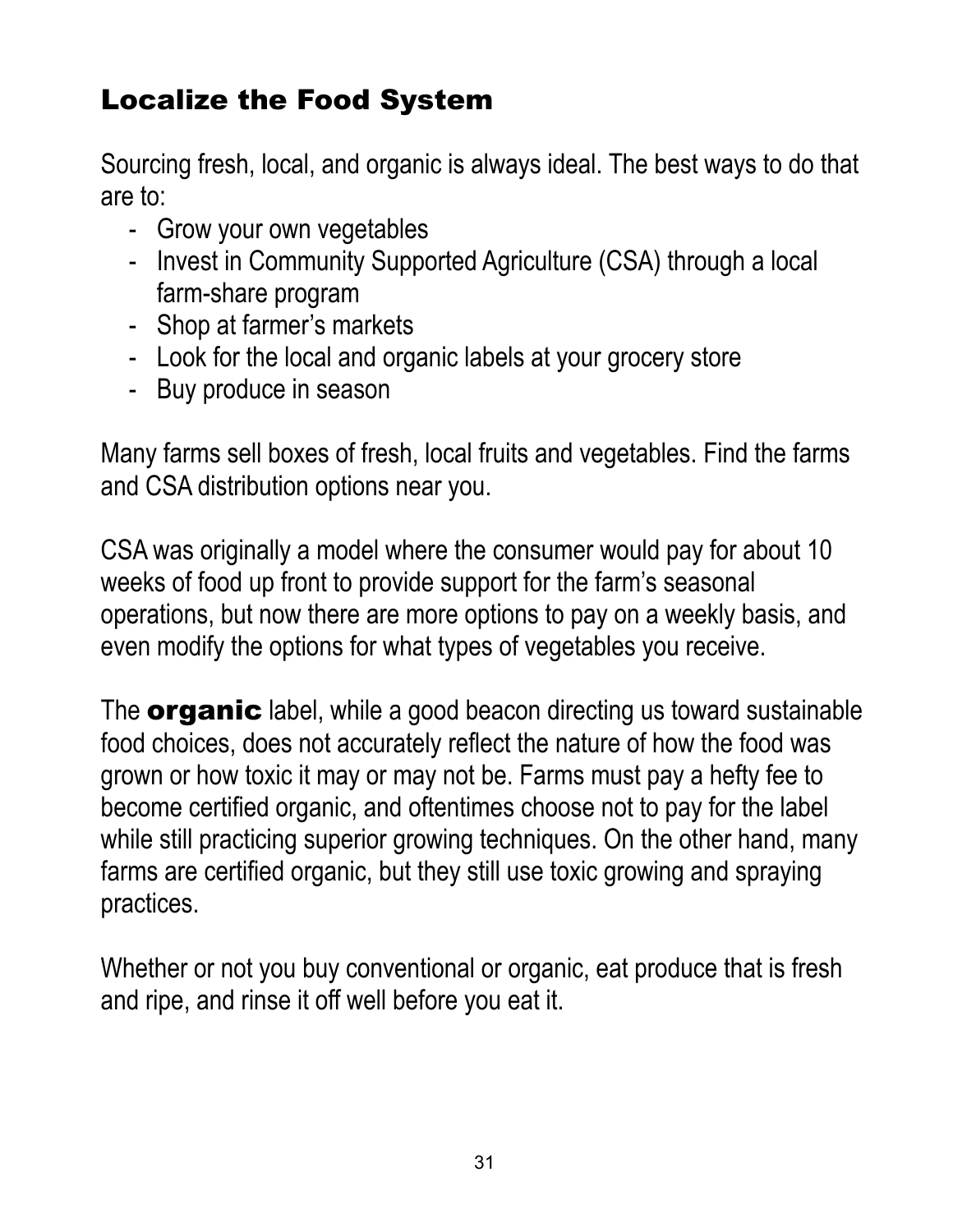It's easier than you think to grow your own food. The easiest and fastest way that can be done inside any kitchen is to sprout mung bean, alfalfa, broccoli, or radish seeds. To do this, soak seeds for 6-8 hours, then strain and rinse the germinating seeds 2x a day in a quart mason jar with a sprouting lid, which is a rubber ring and a screen top that lets excess water drip out. Alternative methods include hanging sprouting seeds in a mesh sack or planting the seeds in soil in trays.

**Sprouts** represent the point of greatest vitality in the life cycle of a plant. During sprouting, vitamin and enzyme content increases dramatically, while starch is converted into simple sugars, protein is turned into amino acids and peptones, fat is broken down into free fatty acids, and the water from soaking and rinsing gets structured through the plant, making it easier to assimilate and metabolize. This explains why grains and legumes, many of which are common allergens, often do not cause allergies when sprouted.

Sprouts are to be eaten raw, with any food, but often go in smoothies, salads, sandwiches, and wraps. Larger sprouts like lentils and mung beans are often lightly steamed or sauteed.

The easiest and most common seeds to sprout in a jar are: alfalfa, mung bean, french green lentil, clover, radish, mustard, broccoli, and sunflower. Denser seeds like almonds and chickpeas can be sprouted as well but require a more controlled environment and different soaking time.

**Grow a garden** if you have the land. As of the writing of this document, many parts of the world are experiencing supply chain interruptions and food shortages. It is becoming more and more important to be as self-sufficient as possible. Learn how to take care of annual plants (re-seed them annually like spinach and tomatoes) and perennials like all trees (long term investment). When's the best time to plant a tree? 20 years ago. When's the second best time? Right now.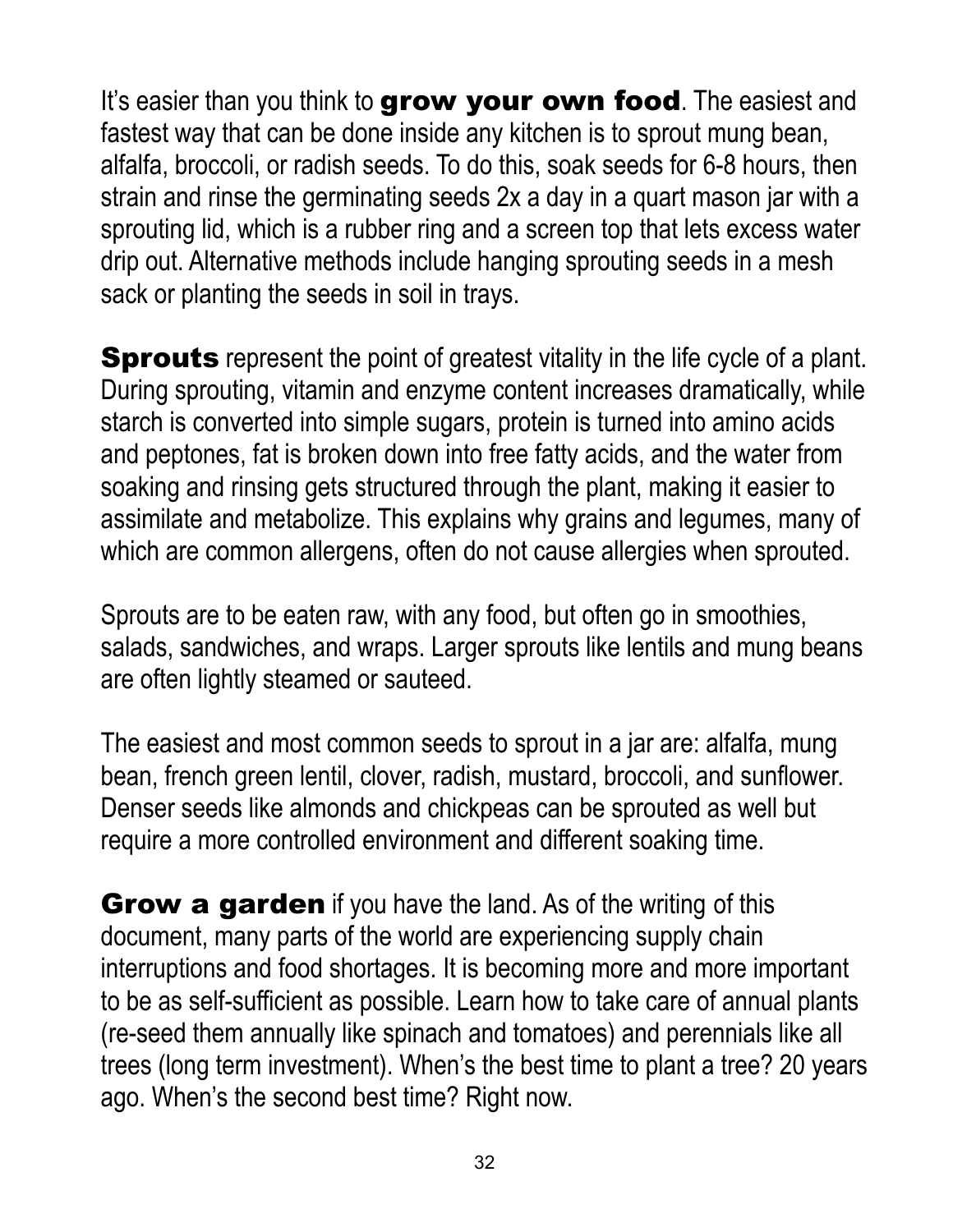## Eating Animals

Some people think that to build muscle, one must consume muscle. How do they explain the massively strong muscles that naturally equip horses and cows who eat grass, and gorillas who consume leaves, shoots, and fruit? Well, one could argue, we are not gorillas or horses, we are humans. However, we are much closer to those animals than natural carnivores like cats.

Look at the teeth and bodies of frugivores, then look at the teeth and bodies of carnivores.

Frugivores like monkeys have smaller mouths, chew their food with big, flattened incisors, flattened molars, and blunt canines, excrete alkaline saliva through large salivary glands, and pass their food through an intestinal tract that is 9 times their body length.

Carnivores like cats have large mouth openings, shear their food with sharp incisors, fangs, and blade shaped molars, excrete acidic saliva through small salivary glands, and pass food through an intestinal tract that is 1.5 - 3 times their body length.

In all anatomical respects listed above, humans align with frugivores exactly, and share none of the characteristics of the physiology of a carnivore. Humans are incapable of killing, tearing, and consuming raw prey with their natural biological equipment.

Humans don't naturally desire to trap, kill, butcher, and eat animals unless we are in a situation where that is required for survival. The fact that we don't even want to see an animal bludgeoned to death is at odds with the way we gladly pay others to do it for us.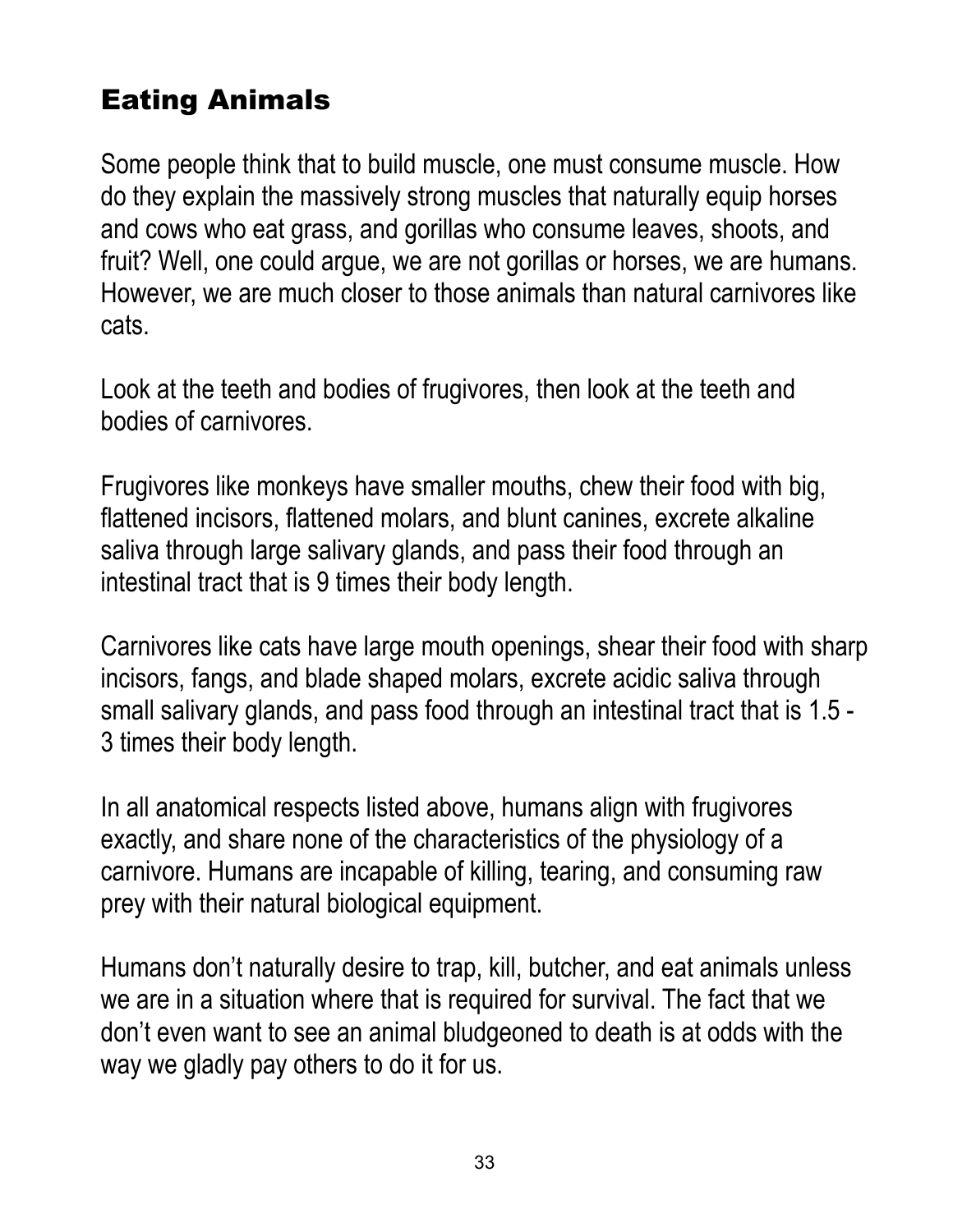# Factory Farming

Globally, roughly 50 billion land animals are factory farmed (kept as tortured slaves and slaughtered) every year. There is no tally for fish.

"Farms" that advertise to be committed to the well-being and humane treatment of their animals are often engaged in the most brutal treatment of animals in the worst conditions imaginable. *99% of all animal products produced in the US are factory farmed.*

Waste from factory animal farms is completely toxic. The runoff creates dead zones in surrounding land and bodies of water. Modern animal agriculture is responsible for 15% of global greenhouse gas emissions.

Food grown for animals with intense use of fertilizers and pesticides creates massive environmental destruction, loss of biodiversity, loss of water resources, and deforestation. The feed is not biologically appropriate for the animals, causing the animals to get sick and require antibiotics and other drugs. The animal pharmaceutical market exceeds \$10B per year.

It's easy to overlook the horrors of the meat industry because 1) meat sold in the grocery store and restaurants is marketed with friendly packaging, 2) our sense of taste says it's good, and 3) maybe you've never been exposed to the reality of meat production. Watch the film Earthlings to see the truth of what is behind the animal slavery industry.

Not only is there an ethical problem to eating animal products, but it causes more health issues than we may realize. Excess protein and fat (not to mention the additives, preservatives, antibiotics, etc) in meat and dairy create overburdened, acidic, constipated conditions in the body. So what can we do about all this injustice, corruption, and disease? Simple. Withdraw your support from the industry at any time.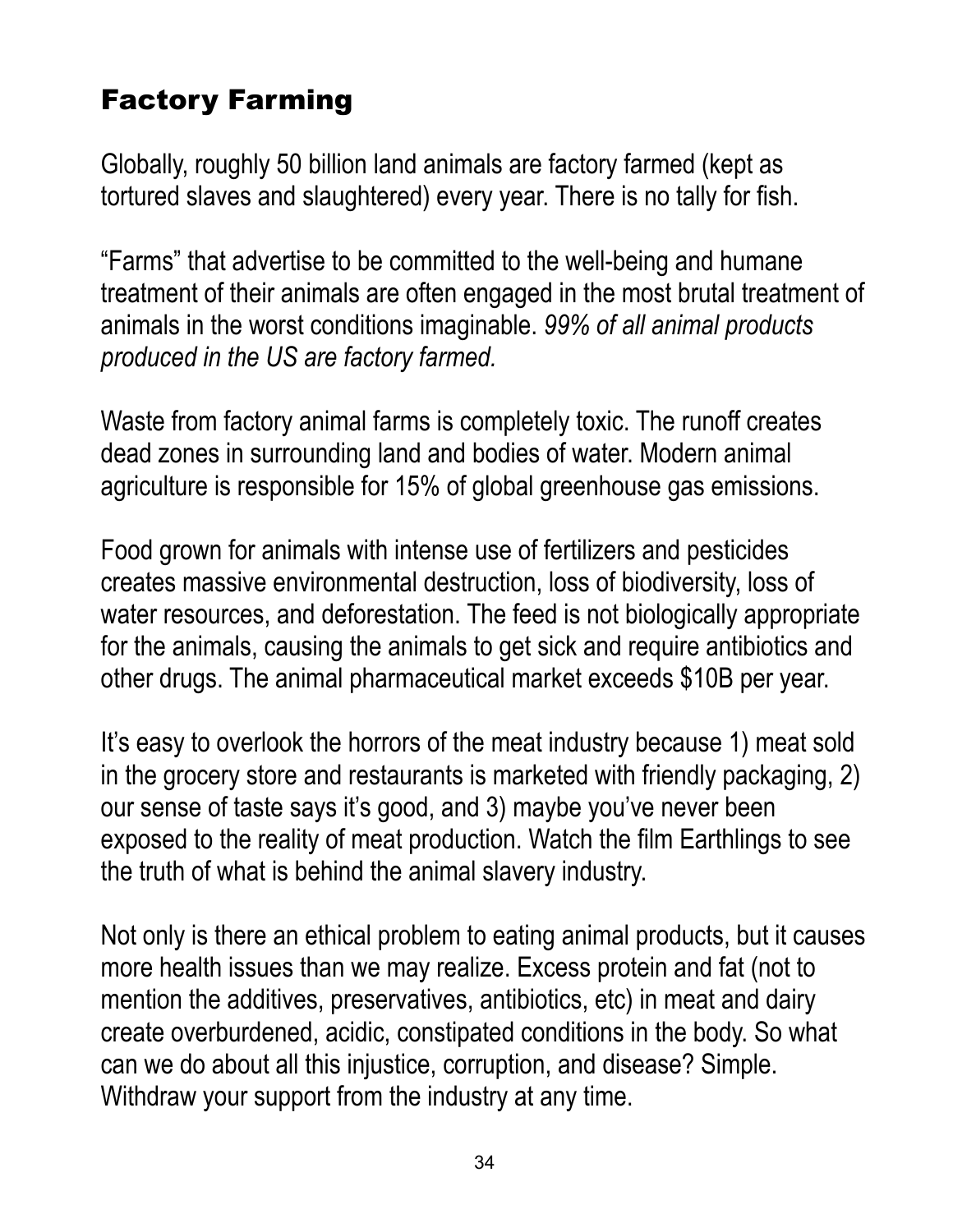# Conclusion

Ironically, the richest, most developed country has the sickest population. Is industrialization the cause? If processed food and toxic environments are the norm we must radically shift away from this lifestyle if we want to change our conditions.

The average American is overfed but under nourished, overworked and under slept. Most people are left ignorant to the true nature of disease and dependent on the doctors who only know how to prescribe drugs.

The first step toward this is to be aware of your conditions. Take stock of the types of food you regularly eat, and listen to your body, the intelligent healer it is.

Reduce the toxic burden on your body by fasting, and replace cooked, processed food with raw, fresh fruits and vegetables, especially for your first meal or two of the day.

Buy directly from local farms and grow your own food. Relying on the system that profits from our disease and ignorance will not change anything. Cut back on animal products then eliminate them altogether.

Breathe properly, exercise, and try some different conscious breathing techniques. Breath is the most constant and important thing in life. Drink lots of clean, pure water, but remember to get most of your water from fruit.

As always, transition slowly. This is your journey and you will walk a path unique to others. Don't take my word on any of this information either; follow up and read more.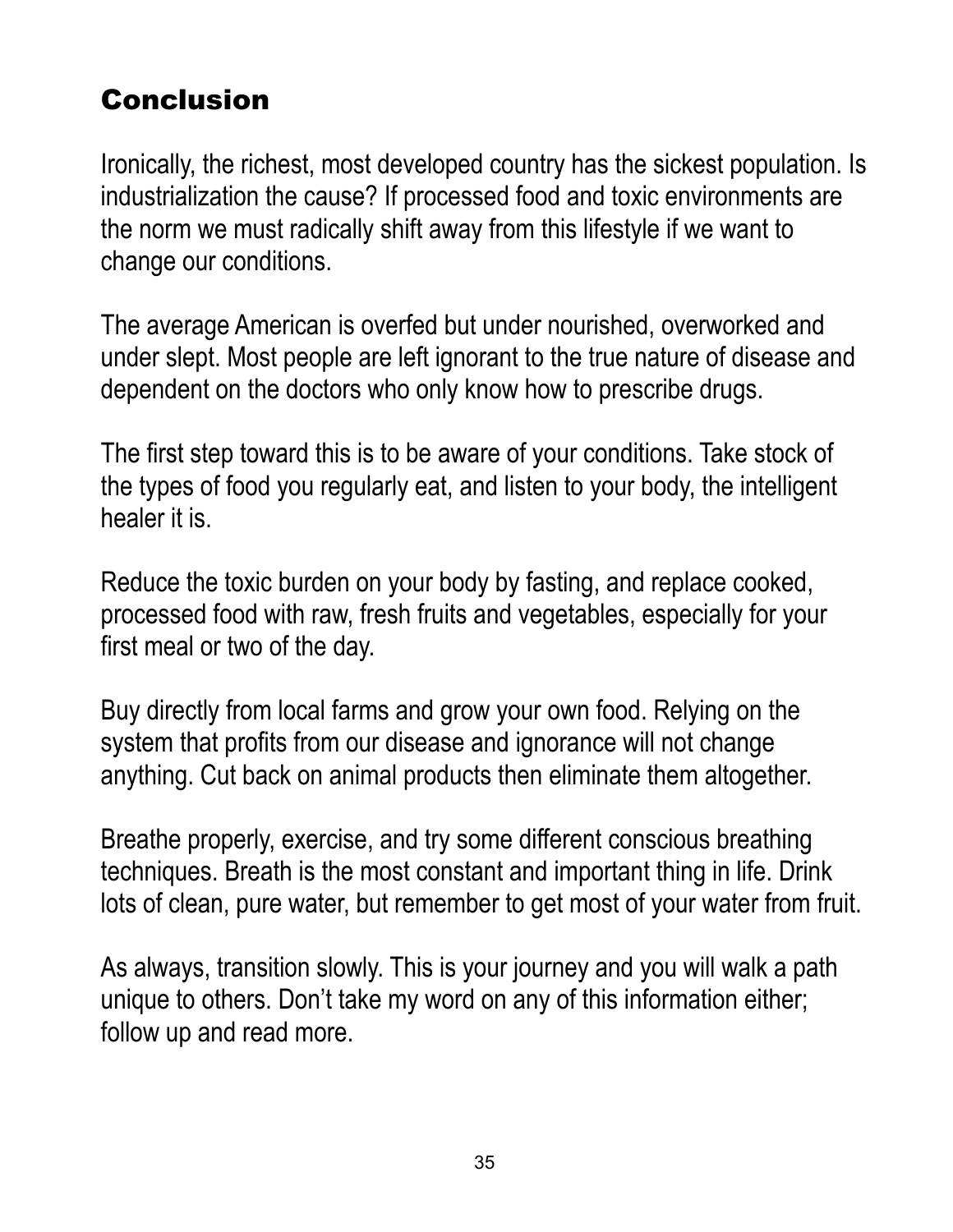#### References and resources

*The 80/10/10 Diet* by Dr. Douglas N Graham *The Science & Fine Art of Food and Nutrition* by Herbert Shelton *Mucusless Diet Healing System: A Scientific Method of Eating Your Way to Health* by Arnold Ehret *The Transformational Power of Fasting* by Stephen Harrod Buhner *The China Study: The Most Comprehensive Study of Nutrition Ever Conducted* by Dr. T Colin Campbell and Thomas M Campbell *The Life Science Health System* (Full Course) by TC Fry, Herbert Shelton, and the Life Science Institute. Online version: terrain.wiki *Healing with Whole Foods: Asian Traditions & Modern Nutrition* by Paul Pitchford *Destination Eden: Fruitarianism Explained* by Mango Wodzak *The Detox Miracle Sourcebook* by Robert Morse, ND *The Hygienic Human Diet: A Beginner's Guide* by Myriah L. Williams *Eating Animals* by Jonathan Safran Foer *Breath: The New Science of a Lost Art* by James Nestor *Rockefeller Medicine Men* by E. Richard Brown *Good-Bye Germ Theory* by Dr. William P Trebing *Murder By Injection* by *Eustace Mullins The Contagion Myth* by Thomas Cowan and Sally Morell WimHofmethod.com HygienicHomestead.com RotationalMonoFeeding.com RawSchool.com Watch *Earthlings* narrated by Joaquin Phoenix at nationearth.com Facebook groups: *Terrain Model Refutes Germ Theory The Hygienic Human Diet Low Fat Raw Vegan Fruitarians*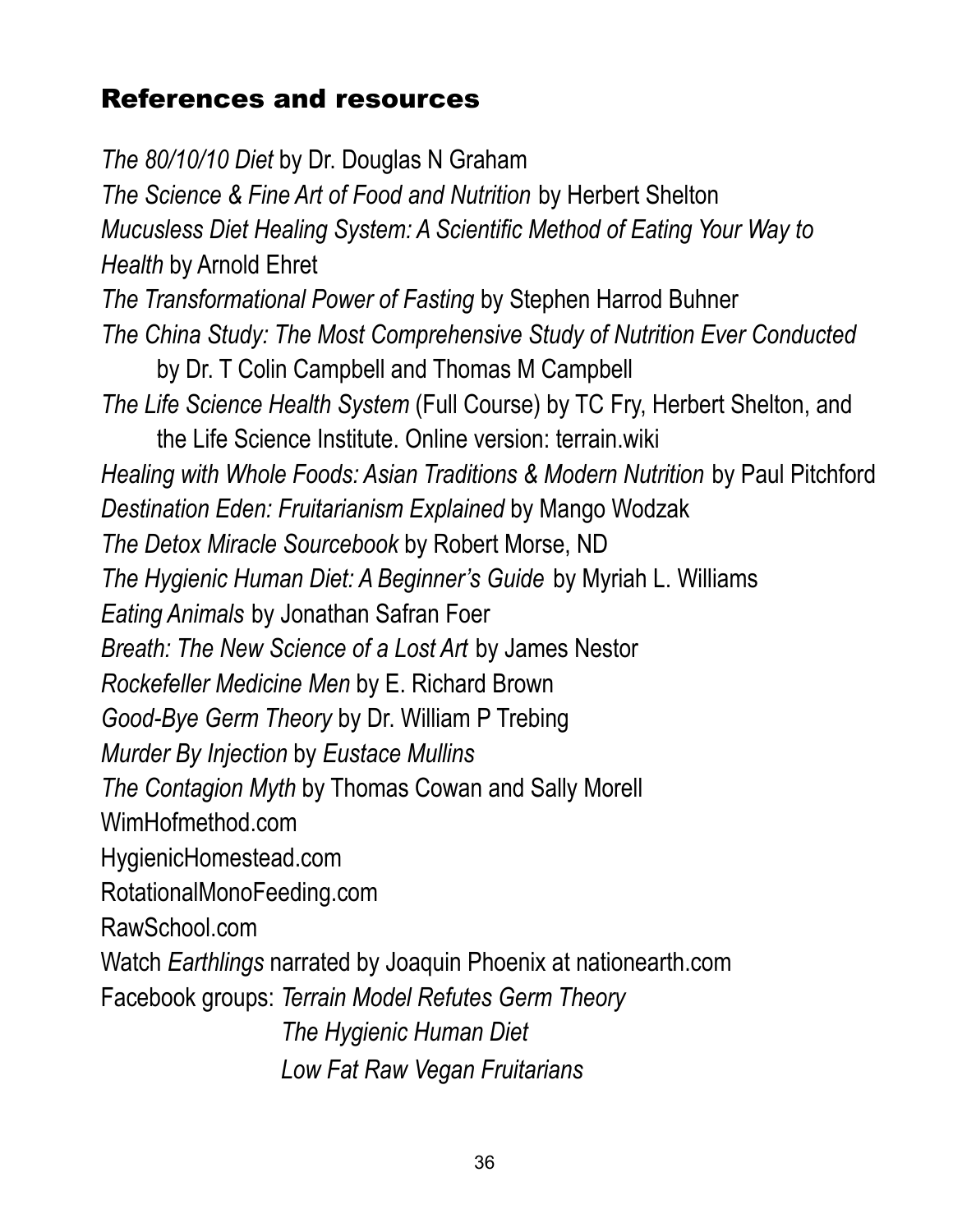For in-depth conversations on the subjects of Radical Health, listen to the Radical Health Podcast

on Spotify, Apple Podcasts, Audible, Stitcher, and YouTube

Ep. 001: Terrain Model with Lauren Whiteman Ep. 002: Returning to Nature with Dan de Lion Ep. 003: The Mucusless Diet Healing System with Brother Air Ep. 004: Dog Nutrition with Nora Lenz Ep. 005: Orgone Energy with David Lawrence Ep. 006: Addiction Recovery with Andy Ep. 007: Finding the Hygienic Human Diet with Alexandra Kenny Ep. 008: Spiritual Practice with David Moore Ep. 009: Sound Healing with Meg Ruby Ep. 010: Hospital Medicine with Dr. Michael Bailin



SethBailin.com/radical-health YouTube.com/SethBailin Radical-health.simplecast.com

**Contact** email: radicalhealthzine@gmail.com instagram: @radicalhealthzine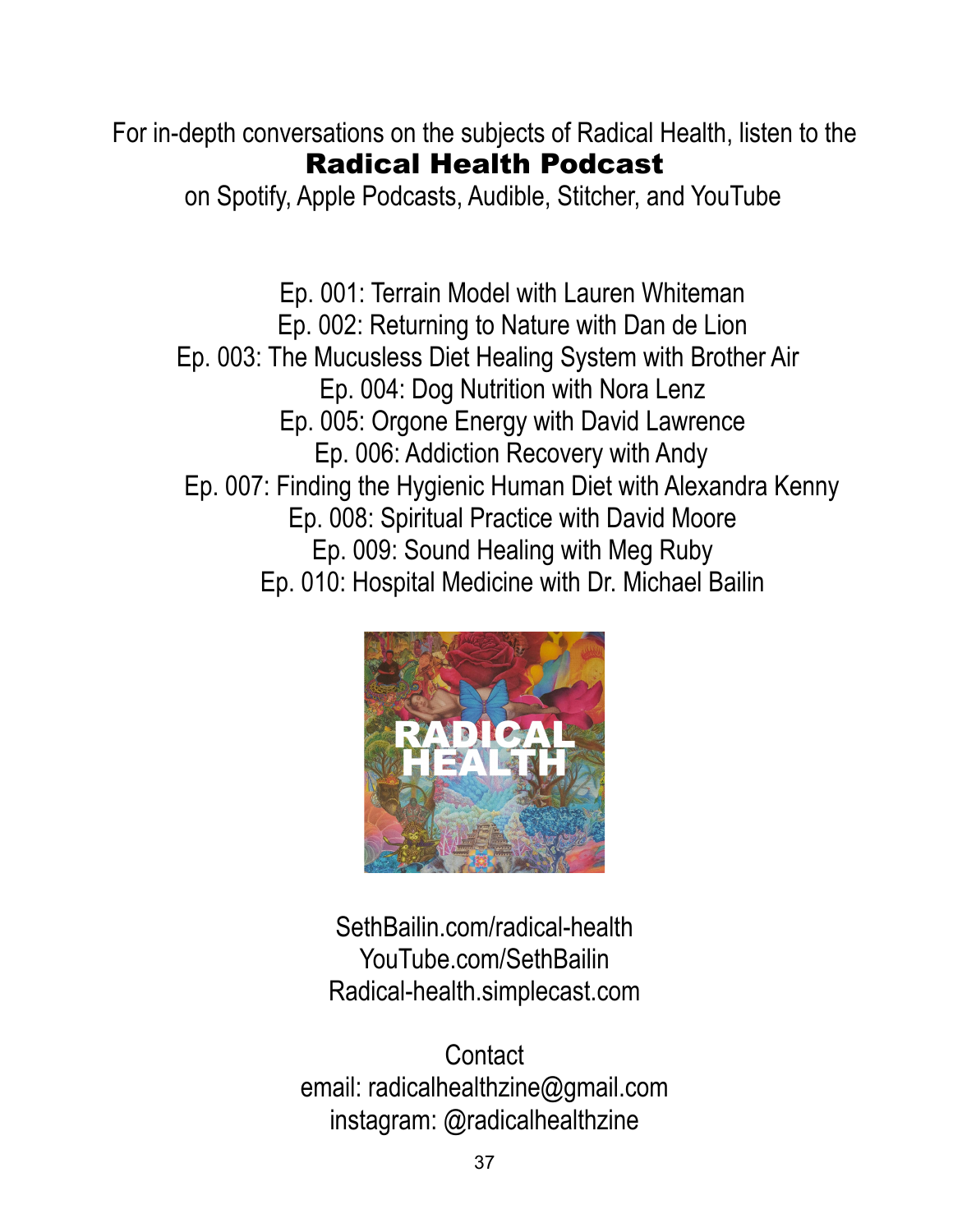#### **Radical Health Volume 1 Food and Lifestyle as Medicine Edition 2**

Published May 2022.

Written and compiled by Seth Bailin Published by Good Dill Publications

Copyright Seth Bailin, 2022. All Rights Reserved. Please distribute and share with credit to the author